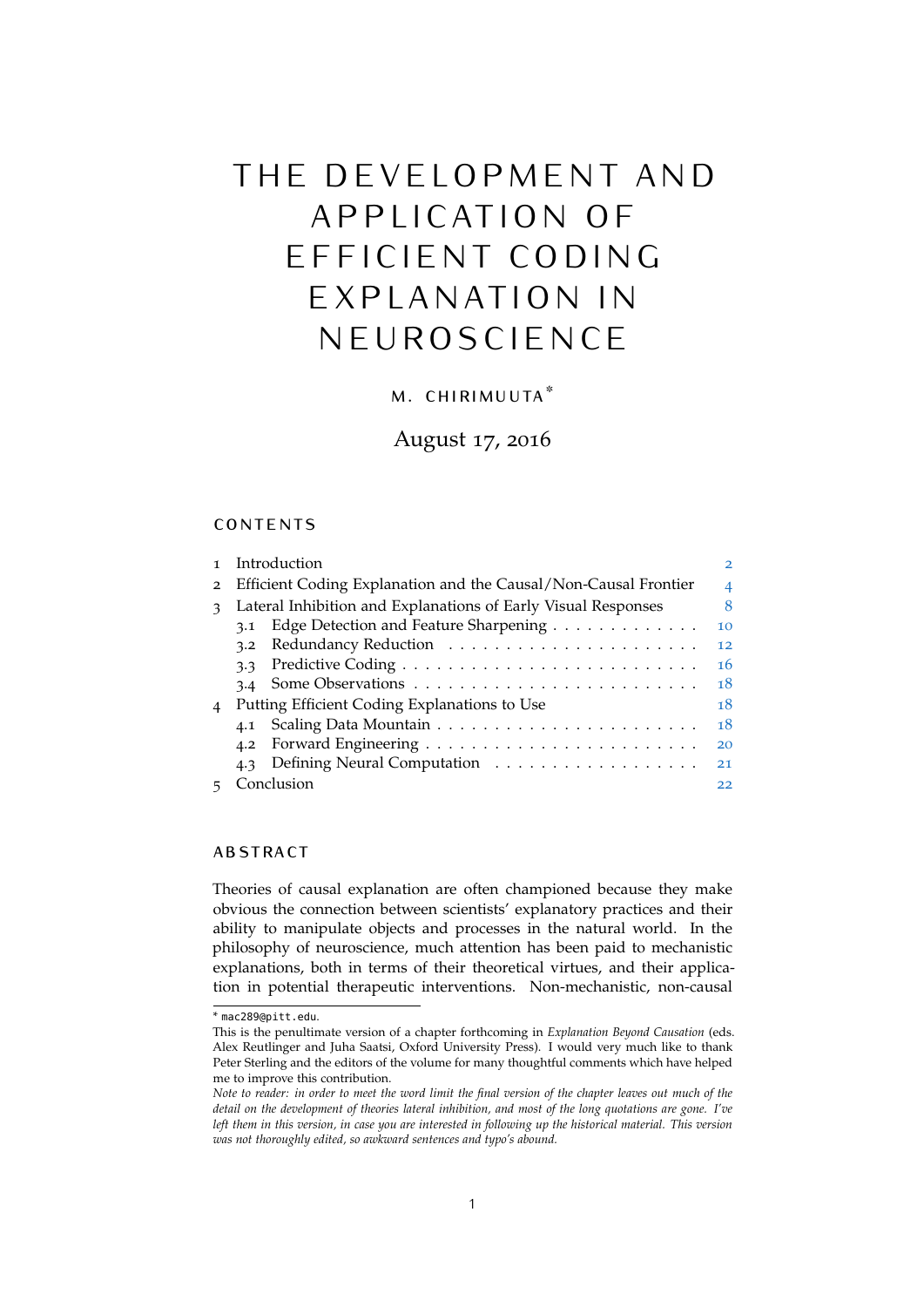explanatory models, it is often assumed, would have no role to play in any practical endeavours. This assumption ignores the fact that many of the nonmechanistic, explanatory models which have been successfully employed in neuroscience have their origins in engineering and applied sciences, and are central to many new neuro-technologies, such as brain computer interfaces. In this chapter I present a case study of the development of explanations of *lateral inhibition* in the early visual system as implementing an *efficient code* for converting photoreceptor input into a data-compressed output from the eye to the brain. I discuss two applications of the efficient coding approach: in streamlining the vast datasets of current neuroscience by offering unifying principles, and in building artificial systems that replicate vision and other cognitive functions. I also argue that efficient coding models can fruitfully be employed in the task of defining neural computation.

#### <span id="page-1-0"></span>1 introduction

Recent philosophy of neuroscience (since circa 2000) has been dominated by discussion of mechanisms. The central proposal of work in this tradition is that explanations of the brain are crafted through the discovery and representation of mechanisms. Another core commitment is to explanation being a matter of situating phenomena in the causal structure of the world. This is often accompanied by a commitment to an interventionist theory of causation and causal explanation. Accordingly, a criterion of explanatory sufficiency is the ability of a theory or model to tell us how our phenomenon would be altered under different counterfactual scenarios—the ability to answer *what-if-things-had-been-different-* or *w-*questions [\(Woodward,](#page-24-0) [2003](#page-24-0)).

Various authors believe that it is useful to de-couple the counterfactualist parts of Woodward's account of explanation from the causal, interventionist ones and thereby develop an account of non-causal explanation[.](#page-1-1) One thing that might seem puzzling about this move is that it extends Woodward's framework in such a way as to apparently divorce scientific explanation from the demands of working out how to intervene successfully in the world. The tight connection between causally explaining and making a difference was originally one of the selling points of Woodward's account [\(Reutlinger,](#page-24-1) [2012](#page-24-1)). Yet if an explanation fulfills the counterfactualist, but not the interventionist norms, it can seem hard to find a point to the investigation beyond theoretical speculation. For when one learns of a non-causal explanation of, say, patterns of spiking and non-spiking activity in a neuron, one is not thereby learning of the specific "levers and pulleys" which would allow one to impede a pathological kind of neuronal behaviour, such as underlies epileptic disease[.](#page-1-2)

<span id="page-1-1"></span>See [Bokulich](#page-21-0) ([2008](#page-21-0)), [Bokulich](#page-21-1) ([2011](#page-21-1)), [Saatsi and Pexton](#page-24-2) ([2013](#page-24-2)). As [Woodward](#page-24-3) [\(forthcoming,](#page-24-3) 5) puts it, "a successful explanation should identify conditions that are explanatorily or causally relevant to the explanandum: the relevant factors are just those that 'make a difference' to the explanandum in the sense that changes in these factors lead to changes in the explanandum". If the "changes" are brought about by interventions, then we have causal explanation; if they cannot be understood in this way (e.g. because they involve changes in the laws of mathematics) then we have non-causal counterfactualist explanation.

<span id="page-1-2"></span>I thank Anna Alexandrova for raising this issue. Even though the interventionist theory of causation only need refer to hypothetical interventions, not actual ones, advocates of interventionism often highlight the connection between this way of thinking about causation and the practice of figuring out ways to alter the course of natural events. E.g. [Kaplan and](#page-22-0) [Craver](#page-22-0) ([2011](#page-22-0), 602).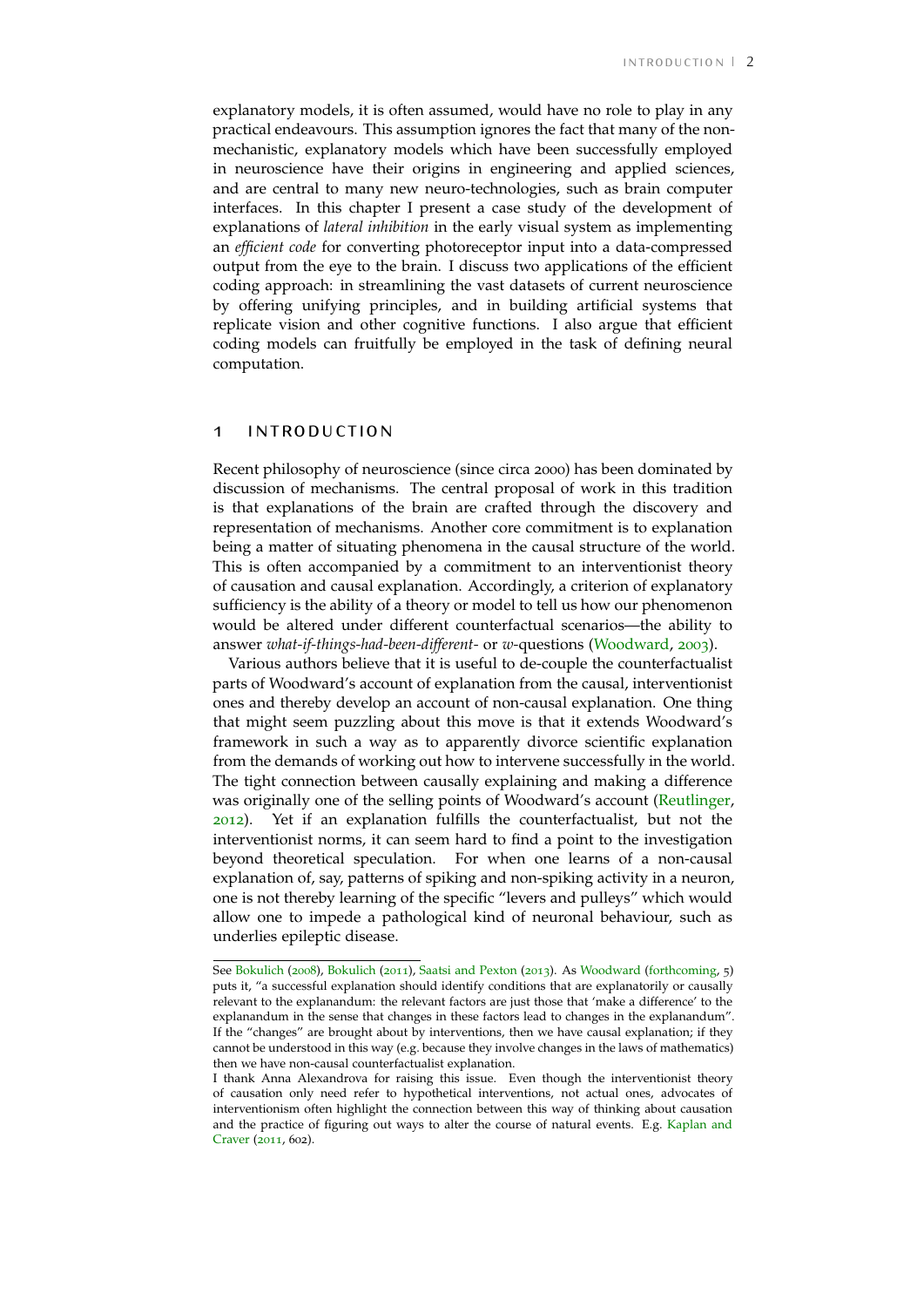I have recently argued that the w-question criterion can be satisfied by models of neural systems which are non-mechanistic [\(Chirimuuta,](#page-22-1) [2014](#page-22-1)) and non-causal [\(Chirimuuta,](#page-22-2) [forthcoming\)](#page-22-2). I refer to these as *efficient coding explanations*. Such explanations occur frequently in computational neuroscience—a broad research area which uses applied mathematics and computer science to model neural systems. The models in question ignore biophysical specifics in order to describe the information processing capacity of a neuron or neuronal population. Such models figure prominently in explanations of *why* a particular neural system exhibits a characteristic behaviour. Neuroscientists formulate hypotheses as to the behaviour's role in a specific information-processing task, and then show that the observed behaviour conforms to (or is consistent with) a theoretically derived prediction about how that information could efficiently be transmitted or encoded in the system, given limited energy resources. Typically, such explanations appeal to coding principles like *redundancy reduction* (See Section [3](#page-11-0).2 and Footnote[\)](#page-17-0). They do not involve decomposition of biophysical mechanisms thought to underlie the behaviour in question; rather, they take an observed behaviour and formulate an explanatory hypothesis about its functional utility[.](#page-2-0)

It is worth saying a word about the notion of "efficiency" in play here. A feature of this research is that neuroscientists draw on knowledge of manmade computational systems and attempt to "reverse-engineer" the brain, looking for the "principles of neural design" [\(Sterling and Laughlin,](#page-24-4) [2015](#page-24-4)). A basic fact is that information processing makes substantial demands on resources, both in terms of the material required to build a computer or nervous system, and the energetic cost of running the system. It is assumed, reasonably, that the explanation of many features of neural systems can be derived from consideration of resource constraints—the need to achieve good computational performance in spite of a relatively small resource budget. As [Attwell and Laughlin](#page-21-2) ([2001](#page-21-2), 1133) write:

The neural processing of information is metabolically expensive. Although the human brain is 2% of the body's weight, it accounts for 20% of its resting metabolism .... This requirement for metabolic energy has important implications for the brain's evolution and function. The availability of energy could limit brain size, particularly in primates . . . , and could determine a brain's circuitry and activity patterns by favoring metabolically efficient wiring patterns.

It is important to note that efficient coding explanations do not rely on the strong adaptationist assumption that the brain of humans, or any other animal, *is* somehow optimal. Instead, the point is to show that an observed feature has similarities with a theoretically predicted optimum, though there may be substantial departures from optimality due to structural or other constraints. [Barlow](#page-21-3) ([1961](#page-21-3)a, 224) gives a useful statement of this methodological policy:

the safe course here is to assume that the nervous system is efficient. If it is clearly demonstrated that the nervous system

<span id="page-2-0"></span>This passage from [Doi et al.](#page-22-3) ([2012](#page-22-3), 16256) encapsulates the idea: "It has been hypothesized that the early stages of sensory processing have evolved to accurately encode environmental signals with the minimal consumption of biological resources .... This theoretical hypothesis, generally known as efficient coding, has been used to explain a variety of observed properties of sensory systems." And see references therein.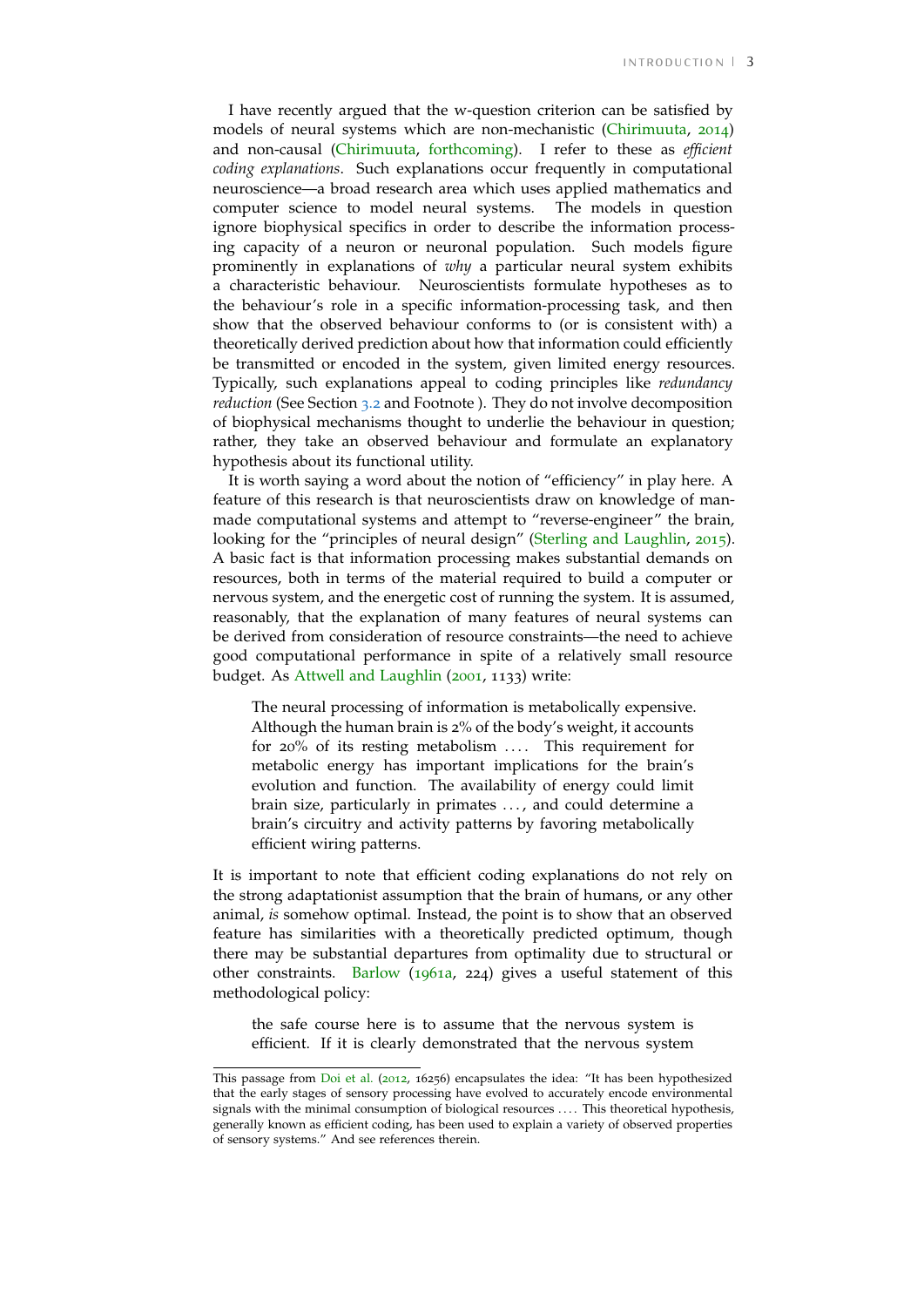is inefficient in some particular well-defined way, this can quite easily be incorporated into the hypothesis and its implications correspondingly modified, whereas our whole frame of thought might be undermined if it turned out that the nervous system was more efficient than we had supposed.

In this chapter I argue that efficient coding explanations have important roles to play in various kinds of practical activity. There are more ways to make a difference than facilitating and preventing causal effects; one may also wish to build things. There is a close and historically embedded connection between engineering and the research traditions in neuroscience which typically employ efficient coding reasoning[.](#page-3-1) Thus we find numerous instances of efficient coding reasoning in attempts both to reverse engineer the nervous system and to forward engineer devices which replicate some of the functions of the biological brain.

In the next section I will outline some of the specifics of efficient coding explanation, and present my criteria for non-mechanistic and non-causal explanation. After that I will focus on the specific case of models of *lateral inhibition* in the early visual system (Section [3](#page-7-0)), following with discussion of two important applications: in scaling the so-called data mountain (Section [4](#page-16-2).1) and in building artificial computational systems (Section [4](#page-18-0).2). I also argue in Section [4](#page-19-0).3 that models of this sort can fruitfully be employed in the task of defining neural computation.

# <span id="page-3-0"></span>2 efficient coding explanation and the causal/non-causal frontier

Holly Andersen offers many useful reflections on the much contested frontier between causal and non-causal explanation. Causal explanation is often defined broadly as the placing of the explanandum phenomenon within the network of causal relationships in the world. A more stringent definition asserts that for an explanation to be causal, the connection between the explanans and explanandum must be a causal one [\(Andersen,](#page-21-4) [forthcoming,](#page-21-4) 4). This would rule out constitutive mechanistic explanation, since in those cases the relationship between the entities and activites of the explanans, and the explanandum phenomenon, is one of constitution rather than causation. This strikes me as a problematic feature of Andersen's narrow definition. As I see it, constitutive mechanistic explanations where both explanans and explanandum are characterised as a set of causal relationships, should count as a kind of causal explanation. The important point is that the explanandum is *doing* something which brings about the explanans. As [Kaplan and Craver](#page-22-0) ([2011](#page-22-0), 611) put it, it is important to see how the mechanism "produces, maintains, or underlies the phenomenon".

The lesson here is that there *is* a difference worth marking between mechanistic and aetiological explanation, but that does not mean that mechanistic explanation is non-causal—it is simply a different kind of causal explanation. By focussing on the relationship between explanans

<span id="page-3-1"></span>For more on the historical links, see [Husbands and Holland](#page-22-4) ([2008](#page-22-4)) on the Ratio Club (1949- 1958). This was a small scientific society consisting of neurobiologists, mathematicians, psychiatrists and computer engineers who were concerned with application of the new formalisms and concepts of information theory and cybernetics in the understanding of brain and behaviour. Donald MacKay and Horace Barlow were two members who have had a foundational influence on theoretical and computational neuroscience.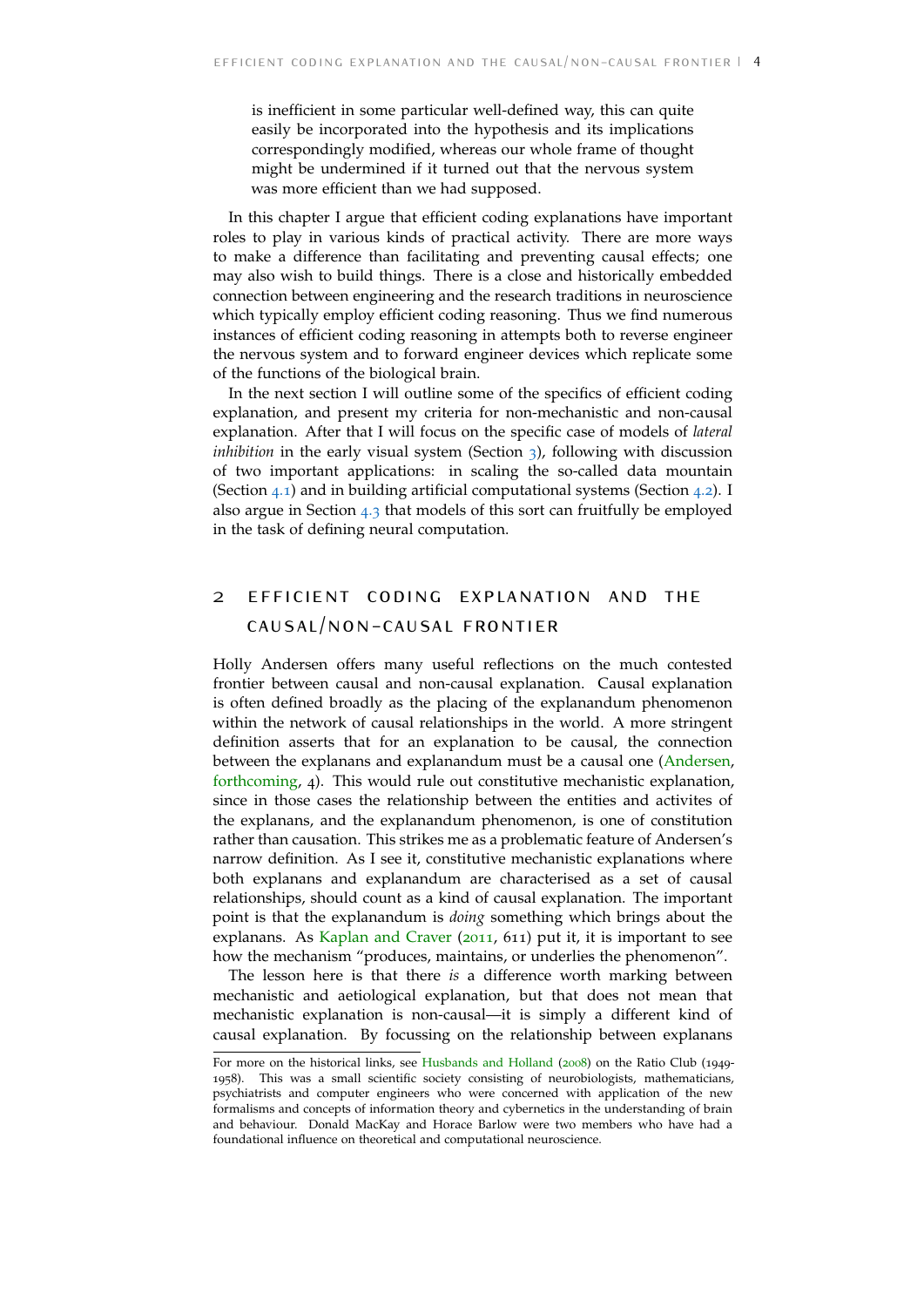<span id="page-4-0"></span>

**Figure 1: Four Kinds of Explanation**. In each case the explanandum, depicted at the top, is a biological phenomenon. (a) Aetiological Explanation: smoking is said to *cause* the explanandum (lung disease). (b) Mechanistic Explanation: ion channels opening and closing in response to changing membrane potential is said to *constitute* the explanandum (action potential). (c) Mathematical Explanation: the explanans is a mathematical fact (the Honeycomb Conjecture) and it can be thought of as *constraining* the path of evolution towards the optimal solution to the bees' storage problem. (d) Efficient Coding Explanation: the explanans is an abstract coding scheme which is said to be *implemented* by the actual retinal circuit.

and explanandum we can chart these and other kinds. In each of the four examples depicted in Figure [1](#page-4-0), the explanandum is a biological phenomenon. In the cases of (a) aetiological and (b) mechanistic explanation, the explanantia are also phenomena which can naturally be described as a series of causal processes. I classify these as two species of causal explanation. In (c) we have the non-causal, mathematical explanation of the hexagonal shape of honeycomb. The explanans is a law or fact of mathematics—the honeycomb conjecture proved by [Hales](#page-22-5) ([2001](#page-22-5))—rather than an empirically observable causal process. One cannot speak of the mathematical facts as causing anything to happen in nature, though they do *constrain* the sequence of biological events.

The fourth kind, (d) efficient coding explanation, is clearly different from mechanistic and aetiological explanation in that the explanans is an abstract coding scheme or algorithm, rather than an empirically observable causal process. Also, the relationship between explanans and explanandum is one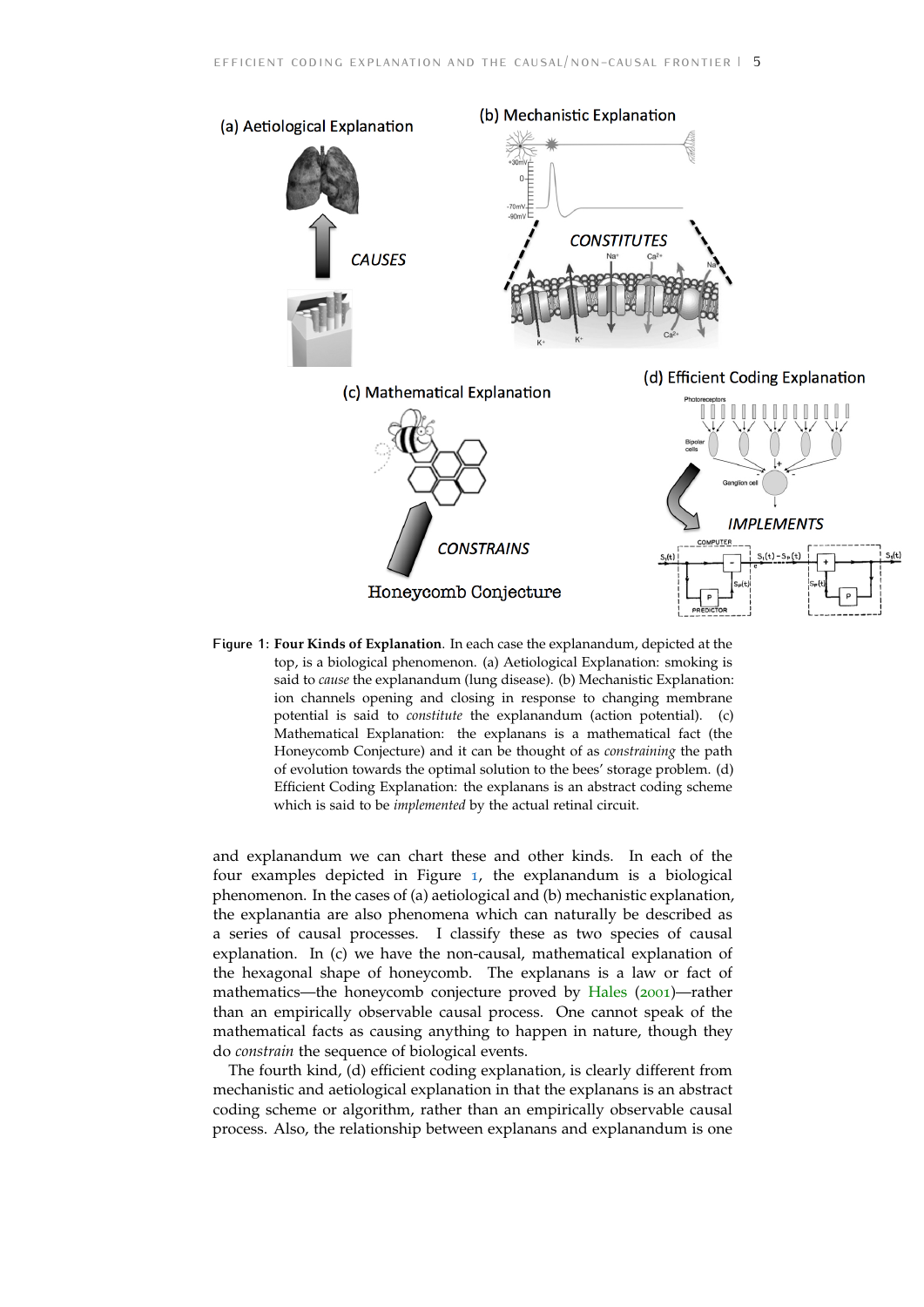of *implementatio[n](#page-5-0)* rather than causation or constitution. Thus I classify it as a kind of non-aetiological and non-mechanistic explanation. One important point, though, is that unlike in the case of mathematical explanation where the explanans must be a "modally strong mathematical fact", it is often natural to think of the coding scheme in quasi-causal terms because it describes an input-output function and the series of steps needed to go from on to the other. That said, the coding scheme or algorithm is not a set of empirically observable causal relationships, and can also be thought of as an abstract mathematical object. Thus I am reluctant to classify computational explanation, as a general kind, as distinctively mathematical or either causal or non-causal.

In the cases of efficient coding explanation that I will discuss in this chapter, the neural system is said to implement a specific code or coding strategy, and this reasoning yields insights into why the system behaves in the ways observed. To take an example which I discuss at greater length elsewhere [\(Chirimuuta,](#page-22-2) [forthcoming,](#page-22-2) §2), it has been argued that the nervous system implements *hybrid* computation—a manner of processing information which alternates between analogue and digital codes [\(Sarpeshkar,](#page-24-5) [1998](#page-24-5)). One property of hybrid computation is that it is energy efficient, using little power for each bit of information processed, in comparison with digital computation, while being less easily impacted by noise than purely analogue computation. Sarpeshkar argues that the implementation of hybrid computation explains how biological brains can consume orders of magnitude less energy than man-made supercomputers, while being equivalent in computational capacity.

Here the explanandum is a particular behaviour or feature of a neural system, namely the economy with which nervous tissue consumes energy. The explanans is a coding scheme, an abstractly characterised method of performing computations which has certain properties of its own, such as economical consumption of resources. There are mathematical frameworks, such as information theory, which tell us why the explanans has the property of interest. Physiological data are offered to provide evidence that the neural system *implements* the coding scheme. It is then argued that the reason why the neural system has the property of interest is that it is an implementation of the coding scheme theoretically shown to have this property. We then have an explanation of why the nervous tissue has the property in question.

This explanation is non-mechanistic because it does not proceed by decomposing the neural system and describing how the different component parts interact to give rise to the explanandum phenomenon [\[Machamer](#page-23-0) [et al.](#page-23-0) ([2000](#page-23-0)), [Bechtel and Richardson](#page-21-5) ([2010](#page-21-5))]. This idea that mechanistic explanations work by tracing the causal relationships between components of a tightly knit biological system is also encapsulated in the "models to mechanism mapping" (3M) criterion:

In successful explanatory models in cognitive and systems neuroscience (a) the variables in the model correspond to components, activities, properties, and organizational features of the target mechanism that produces, maintains, or underlies the phenomenon, and (b) the perhaps mathematical dependencies posited among these variables in the model correspond to the

<span id="page-5-0"></span>For the purposes of this paper I will bracket the vexed philosophical debate over the proper analysis of this term, noting that it is the concept of implementation is employed widely within neuroscience. But see [Sprevak](#page-24-6) ([2012](#page-24-6)) for an excellent discussion of the philosophical issues.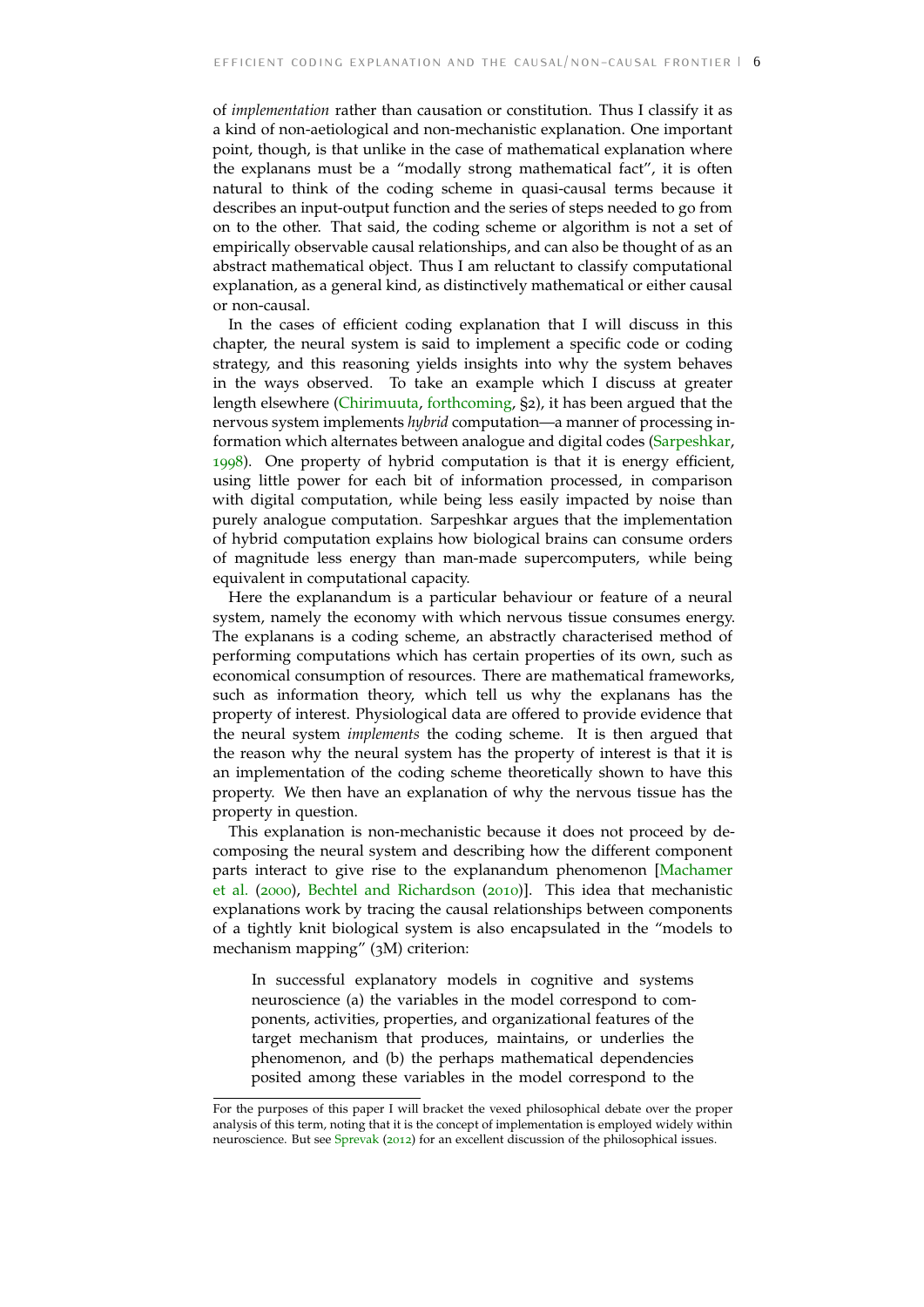perhaps quantifiable causal relations among the components of the target mechanism. [\[Kaplan and Craver](#page-22-0) ([2011](#page-22-0), 611), cf. [Kaplan](#page-22-6) ([2011](#page-22-6), 347)]

The 3M criterion was introduced as part of an argument that all genuinely explanatory models in computational neuroscience are mechanistic ones. It is important to study efficient coding models because we find cases of explanation without 3M-style mapping [\(Chirimuuta,](#page-22-1) [2014](#page-22-1), 145). For example, with hybrid computation, we are not told how particular components of the coding scheme relate to a neural system, as unearthed through physiological and anatomical study.

One might object that implementation is itself a kind of mapping relationship, and so efficient coding explanations satisfy the 3M criterion for mechanistic explanation. However, this argument misses the point that the central feature of mechanistic explanation is the tracing of causal relationships between the components of the explanans—the presentation of a mechanistic description—and showing how this set of relationships is responsible for some of the causal properties of the explanandum phenomenon. In the case of efficient coding explanation, the explanans itself (not just the representation of it[\)](#page-6-0) is a mathematical object, namely, a coding scheme or algorithm; the explanans is not a set of entities and activities in a biological system. Moreover, the relationship of implementation is not the constitutive one that is required for mechanistic explanation.We cannot say that the coding scheme "produces, maintains, or underlies" the neural phenomenon; instead, the neural system is just an instance of the coding scheme, realized in biological hardware.

Even if efficient coding explanations are non-mechanistic, one may still wonder if they are causal. Here things become a little complex. As has been noted elsewhere, when scientists present explanations of evolved systems which are subject to biological, physical, and mathematical laws, different kinds of explanations often rub-shoulders and one can shift between causal and non-causal explanations with subtle changes in the specification of the explanandum [\[Chirimuuta](#page-22-2) [\(forthcoming\)](#page-22-2); [Andersen](#page-21-4) [\(forthcoming\)](#page-21-4)]. For example, the explanation of *why honeycomb is hexagonally shaped* must cite both the causal biological facts that there is evolutionary pressure on honeybees to maximize storage volume and minimise building materials in making comb, as well as the mathematical argument that a hexagonal structure is the one which achieves this aim. However, the explanation of *why honeycomb is the best structure, given the bees' needs* is "distinctively mathematical" [\(Lange,](#page-23-1) [2013](#page-23-1), 499-500). In the case of hybrid computation, there is a causal (biological) explanation of why economy of computation is such an important factor in explaining nervous systems, whereas the explanation of why hybrid computation is optimal for biological brains is a non-causal one, based on principles of information theory [\(Chirimuuta,](#page-22-2) [forthcoming,](#page-22-2) §2).

Before closing this section I would like to point out that all four kinds of explanation have the resources to answer what-if-things-had-been-different questions. In the case of mechanistic and aetiological explanation, we can conduct (real or hypothetical) experiments on the biological systems and observe how interventions on the explanans result in changes to the explanandum. While no-one could intervene on the laws of mathematics,

<span id="page-6-0"></span>I say this because in the case of mechanistic explanation the mechanistic description may be presented as a mathematical equation, which is a representation of concrete entities and the causal processes occurring amongst them.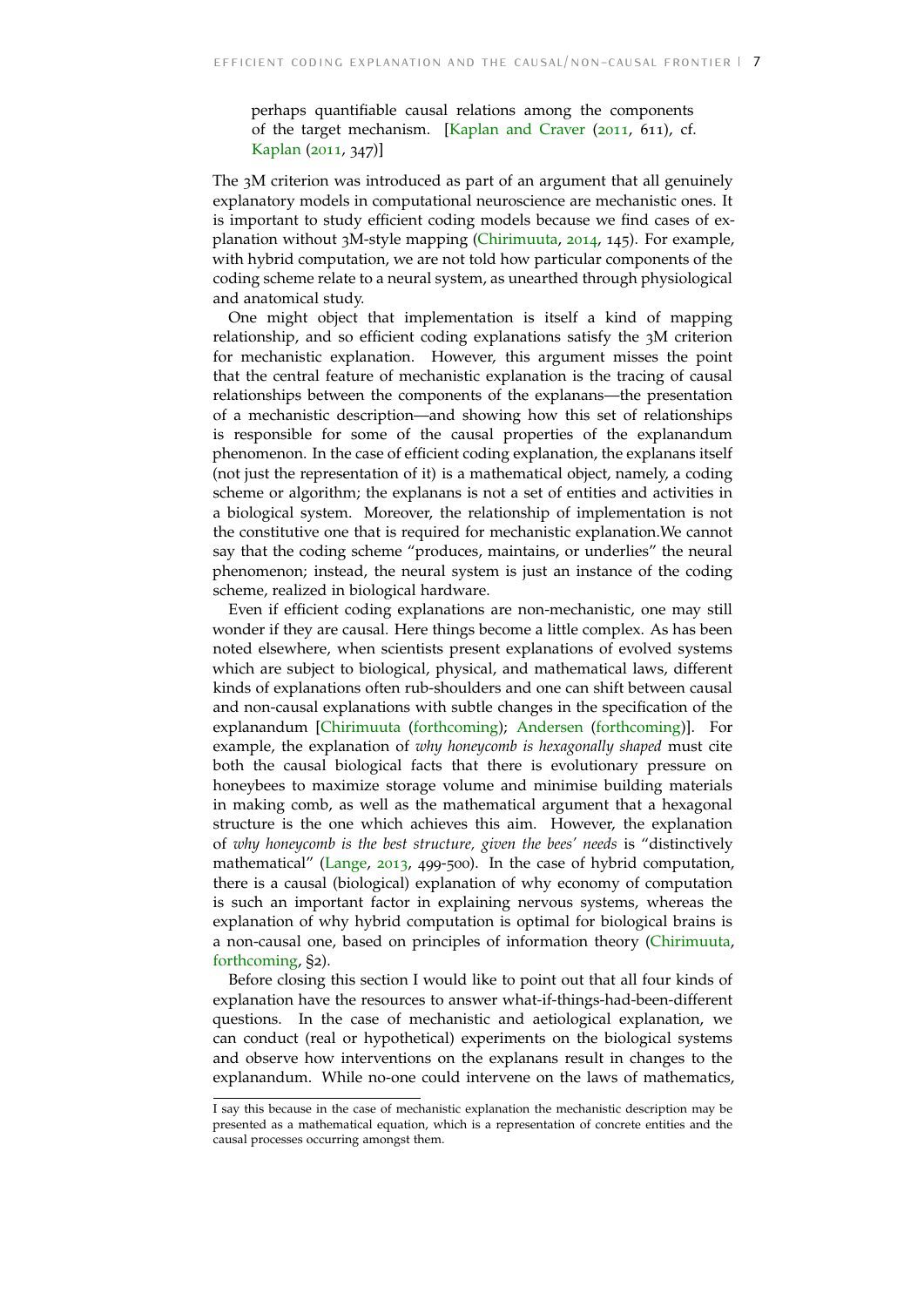<span id="page-7-1"></span>

**Figure 2: Receptive Fields of Retinal Ganglion Cells**. If light falls on the excitatory centre of an ON cell, firing rate will increase, whereas rate decreases if light falls on the inhibitory surrounding area. The polarity of responses is reverse for OFF cells.

mathematical explanations do yield *counterpossible* information about how things would be different under these impossible scenarios [\(Baron et al.,](#page-21-6) [ming\)](#page-21-6). Efficient coding explanations address w-questions by telling us how things would be different under a range of either counterfactual and counterpossible scenarios. I will now present an extended example of efficient coding explanation in neuroscience, and then discuss its actual and potential applications.

# <span id="page-7-0"></span>3 lateral inhibition and explanations of early visual responses

Retinal ganglion cells (RGC's) are the "output" neurons of the mammalian retina. It has long been observed that these neurons have a centre-surround receptive field (RF) organisation. For an ON-centre RGC, when light falls in a certain small, circular area of the visual field, the neuron's rate of firing will increase; and if light falls in the wider area surrounding the centre, then the firing rate will tend to decrease. OFF-centre RGC's have the same concentric receptive field organisation, but with opposite polarity. See Figure [2](#page-7-1).

The Difference-of-Gaussian (DoG) function is commonly used to model the RF shape. For an ON-centre cell, the first Gaussian function describes the response of the excitatory centre, with  $A_1$  (height of Gaussian) being the cell's maximum response and  $\sigma_1$  (spread) describing the spatial extent of the centre. The second Gaussian function, modelling the inhibitory surround, is subtracted from the first. The strength of inhibition is described by  $A_2$ , and this takes a lower value than  $A_1$ .  $\sigma_2$  describes the spatial extent of the inhibitory surround, which takes a greater value than  $\sigma_1$ . The DoG model is a two dimensional, circularly symmetrical function in the  $x$ ,  $y$  plane, centred at  $(0, 0)$ :

$$
F(x,y) = \frac{A_1}{2\pi\sigma_1^2} \exp\left(-\frac{x^2 + y^2}{2\sigma_1^2}\right) - \frac{A_2}{2\pi\sigma_2^2} \exp\left(-\frac{x^2 + y^2}{2\sigma_2^2}\right) \tag{1}
$$

In his discussion of the DoG function, David Kaplan argues that it is a phenomenological model with high predictive and descriptive value but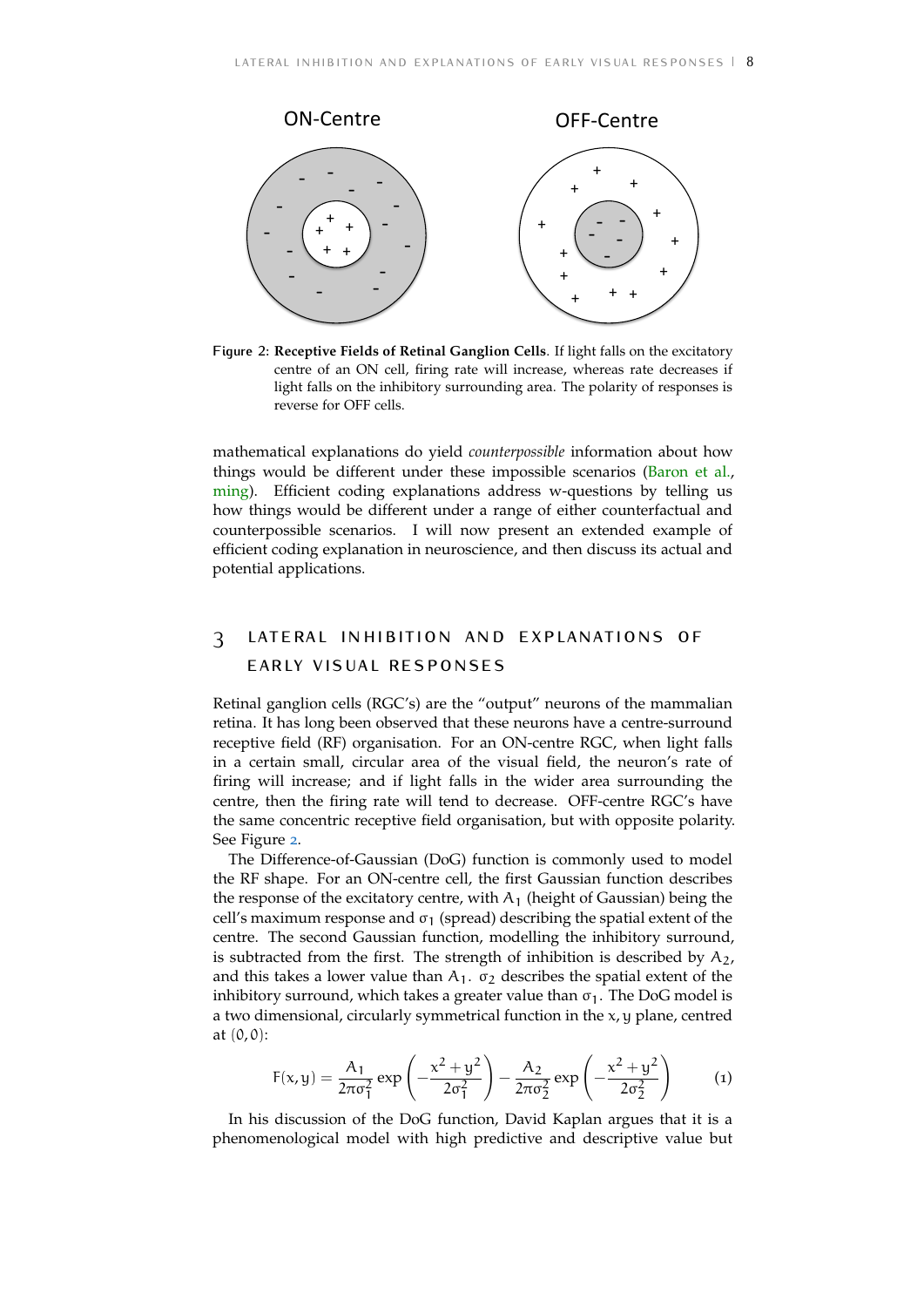lacking explanatory force. Explanations of the neurons' responses, it is argued, will be arrived at once we have modifications of the model which include mechanistic detail:

Transforming the DOG model ... into an explanatory mechanistic model involves delimiting some of the components and some of the causal dependencies among components in the mechanism responsible for producing the observed structure of the receptive fields, along the lines indicated by 3M. One way to do this, for instance, would be to supplement the model with additional terms corresponding to various components in the retinal . . . circuit giving rise to the observed response properties of ganglion . . . neurons. [\(Kaplan,](#page-22-6) [2011](#page-22-6), 360)

Kaplan then references two neuroscientific articles on the retina which proceed in this direction. In contrast with this mechanist perspective on the system, I will discuss a tradition of research which explains the neurons' response properties in terms of the information processing functions which they must perform. This approach proceeds not by adding mechanistic detail to the DoG model but by interpreting it as implementing a particular coding strategy. We should think of the approach as addressing a very different kind of question from the one answered by mechansistic neuroscience—the question of *why* neural systems have the properties that are observed[.](#page-8-1)

The first step is to introduce the concept of *lateral inhibition*. Sensory neurons are said to exhibit lateral inhibition when excitation of one neuron brings about inhibition of the responses of its neighbours. The centresurround RF's of the retina are indicative of a circuit with lateral inhibition, since the suppressive areas of the RF's arise from the inhibitory inputs of nearby interneurons whose RF's are adjacent in the visual field. Lateral inhibition in the retina is the standard explanation of the visual illusions shown in Figure [3](#page-9-0), and it is interesting to note that Ernst Mach posited that the Mach Band illusion was caused by an antagonistic response arrangement in the visual system nearly a century before direct neural recordings were made[.](#page-8-2)

This sounds like the description of a mechanism and one might think that the explanation of Mach bands and the Hering grid would look to be a just a mechanistic one. However, since the 1960's neuroscientists have offered at least three different non-mechanistic explanations for the presence of centresurround receptive fields and lateral inhibition in the early visual system. These non-mechanistic explanations all refer to the information processing task that has to be performed by the system, and they argue that lateral inhibition serves an important function in the service of this task.

<span id="page-8-1"></span><span id="page-8-0"></span>This is a similar contrast to the famous 'how?' vs. 'why?' division in biology. As [Barlow](#page-21-7) ([1961](#page-21-7)b, 782) writes, Ratliff's experiments on the crab's eye "tell us a good deal about *what* the lateral inhibitory mechanism does and something about *how* it does it, but there remains a third question to ask. The fact that this mechanism has evolved independently in a wide variety of sensory relays suggests that it must have considerable survival value: *why* is this so?" Interestingly, this was published the same year as the institutionalistion of the proximateultimate distinction by [Mayr](#page-23-2) ([1961](#page-23-2)).

<span id="page-8-2"></span>See [Ratliff](#page-23-3) ([1965](#page-23-3)) and **?**. The effects of lateral inhibition have been observed in other perceptual modalities, like touch [\(von Békésy,](#page-24-7) [1967](#page-24-7), 41-45).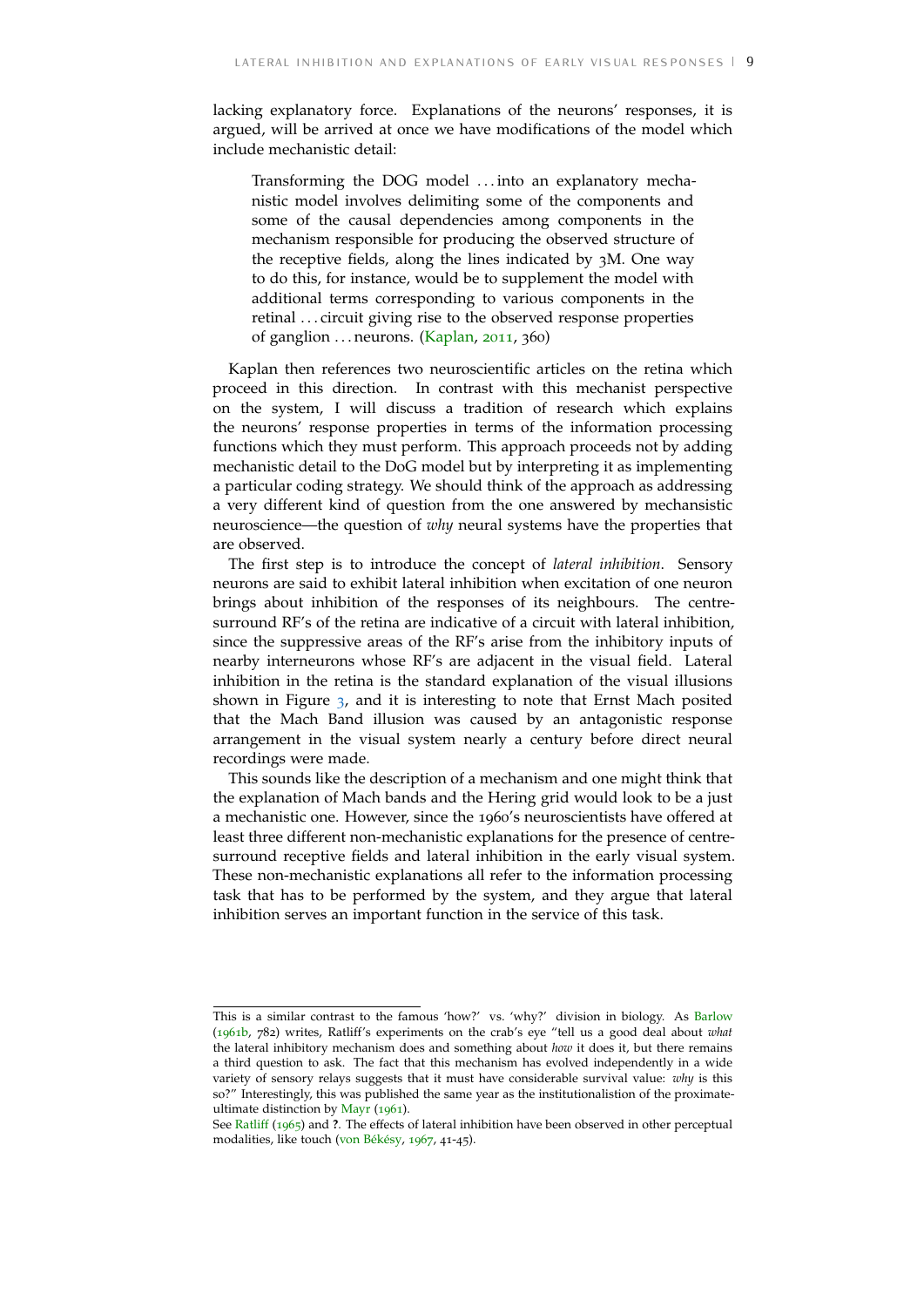<span id="page-9-0"></span>

**Figure 3: Visual Illusions Explained by Lateral Inhibition**. (a) Mach Bands. Within each of the broad vertical bands the grey level is uniform yet we perceive a thin dark vertical strip near the border with a lighter band, and a thin lighter grey strip near the border with a darker band. (b) Hermann Grid. The dark spots at the intersections of the white crosses are illusory. In both cases the illusory patterns are attributed to the presence of inhibitory connections between retinal neurons. As [Ratliff](#page-23-4) ([1961](#page-23-4), 195) writes regarding the Mach bands, "A unit [whose RF is] within the dimly illuminated region, but near this boundary, will be inhibited not only by dimly illuminated neighbors but also by brightly illuminated ones. The total inhibition exerted on such a unit will be greater, therefore, than that exerted on other dimly illuminated elements that are farther from the boundary; consequently its frequency of response will be less than theirs ... Thus the differences in activity of elements on either side of the boundary will be exaggerated, and the discontinuity in this pattern of illumination will be accentuated in the pattern of neural response." *Image credit: Wikimedia commons.*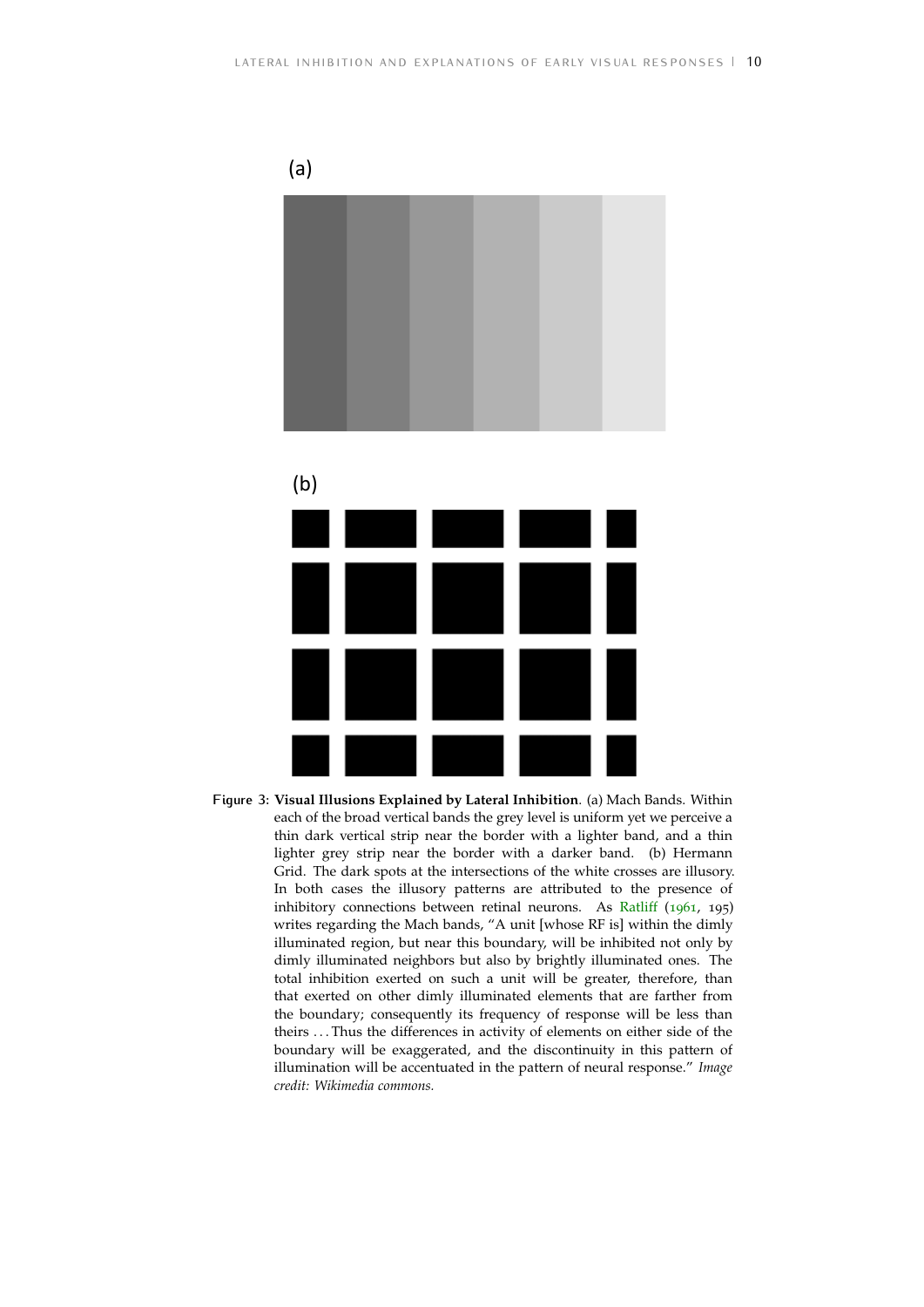#### 3.1 Edge Detection and Feature Sharpening

All of the efficient coding explanations of lateral inhibition that I will discuss start with the idea that the early visual system must recode the input coming from the photoreceptors and suppress the signals which are not of high value to the downstream visual areas. One can think of the recoding by analogy with image processing routines which reduce the file size of a digital photograph. The data compression can either be "lossy" or "lossless". The first two proposals regarding lateral inhibition differ crucially in where they stand in the "lossiness" of the recoding. The edge detection hypothesis supposes that lateral inhibition serves to detect and/or enhance visual input that is most important to the downstream system—i.e. the edge structure in the visual scene—at the expense of passing on the rest of the input form the receptors. This is a lossy code because non-edge information is supressed by lateral information and this information that is not signalled could not be recovered by the downstream system.

This hypothesis is nicely summarised by [Ratliff](#page-23-4) ([1961](#page-23-4), 183), one of the neuroscientists who collaborated with Hartline on the seminal research on the *Limulus* eye:

The interplay of excitatory and inhibitory influences over interconnections within the retina yields patterns of optic-nerve activity that are more than direct copies of the pattern of external stimulation. Certain significant information is selected from the immense detail in the temporal and spatial pattern of illumination on the receptor mosaic, enhanced at the expense of less significant, and only then transmitted to the central nervous system.

Ratliff goes on to say that significant features are edges ("loci of transitions from one intensity to another and from one color to another") and that lateral inhibition in the eye of the *Limulus* is "an integrative neural mechanism which plays a role in the detection and enhancement of such contours.["](#page-10-0)

Alongside edge detection, the notion of feature sharpening or enhancement comes up in Ratliff's discussion of the Mach Band illusion (see Figure [3](#page-9-0)). As [Ratliff](#page-23-4) ([1961](#page-23-4), 199-200) also writes,

These [inhibitory] interactions accentuate contrast at sharp spatial and temporal gradients and discontinuities in the retinal image: borders and contours become "crisp" in their neural representation. Thus, the pattern of optic-nerve activity that results is by no means a direct copy of the pattern of stimulation on the receptor mosaic; certain information of special significance to the organism is accentuated at the expense of less significant information.

<span id="page-10-0"></span>[Barlow](#page-21-3) ([1961](#page-21-3)a, 219) calls this the "password hypothesis". In his book on inhibition in various sensory modalities, von Békésy (a Hungarian physicist and physiologist with a background in signal engineering) appears to endorse the proposal that lateral inhibition enables the selective signalling of only important information. Speaking of the explosion of scientific information, he writes that, "[s]urvival requires that we discard the unimportant portions of this information" [\(von Békésy,](#page-24-7) [1967](#page-24-7), 7). Mach appears as an early proponent of this hypothesis: "Since every retinal point perceives itself, so to speak, as above or below the average of its neighbors, there results a characteristic type of perception. Whatever is near the mean of the surroundings becomes effaced, whatever is above or below is disproportionately brought into prominence. One could say that the retina schematizes and caricatures." [Mach](#page-23-5) ([1868](#page-23-5)), translated in [Ratliff](#page-23-3) ([1965](#page-23-3), 306)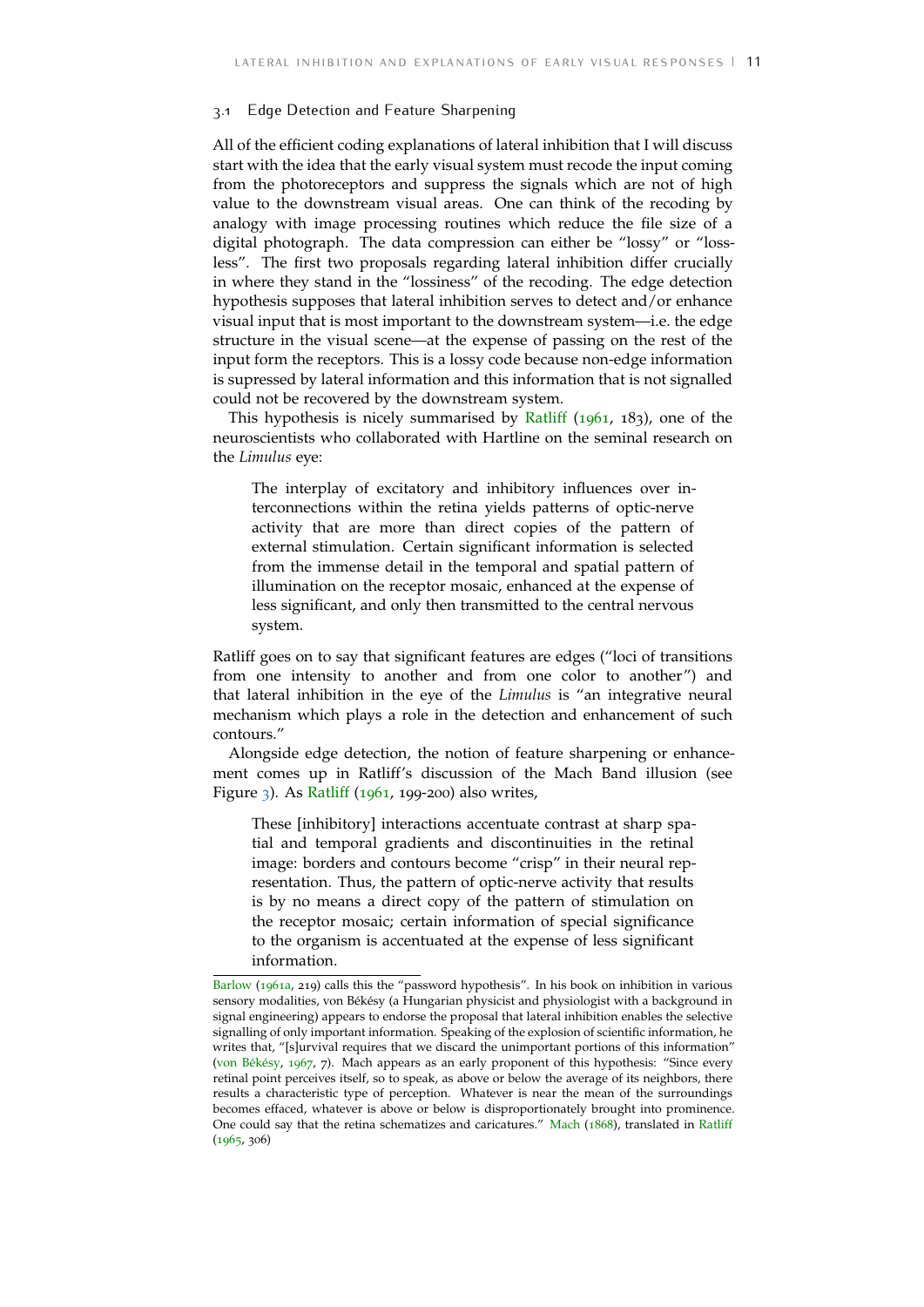Other proponents of the edge detection explanation of lateral inhibition are computer vision pioneers, Marr and Hildreth. Rather than beginning with neuroscientific findings, their approach to vision enquires "directly about the information processing problems inherent in the task of vision itself" [\[Marr and Hildreth](#page-23-6) ([1980](#page-23-6), 188); [Marr](#page-23-7) ([1982](#page-23-7))]. As they see it, the task of the early visual system is to produce, from the raw photoreceptor input, a "primal sketch" of features such as edges, bars and blobs. They show that one way to achieve this is by processing the input image with "Laplacian of Gaussian" filters, mathematical operators which find the areas of steepest illumination change—typically the edges in the image. Their filters are very similar to Difference of Gaussian functions used to model retinal ganglion cell receptive fields, and are identical under certain parameter settings [\(Marr](#page-23-6) [and Hildreth,](#page-23-6) [1980](#page-23-6), 207, 215-217). So their explanation of centre-surround RF's is that it serves the function of edge detection.

What kind of explanation of lateral inhibition is Ratliff's, on the one hand, and Marr and Hildreth's, on the other? As I see it, we have a case of *functional* explanation. We are told that the function of the early visual circuits which show lateral inhibition and neurons with centre-surround RF's is to detect the edges that are present in the visual scene but are not represented sharply enough in the first encoding at the photoreceptor layer. This fits naturally within a causal framework—the system has the features that it does because it evolved or developed to perform a specific task. The other part of the story is that [Marr and Hildreth](#page-23-6) ([1980](#page-23-6)) present a series of arguments and mathematical proofs to make the case that the image processing steps performed by their Laplacian of Gaussian operator is the optimal way to achieve the required representation of edges. In other words, we have a mathematical and non-causal explanation of why having neurons with the appropriate kind of lateral inhibition (which can be said to implement Marr and Hildreth's operator) is the optimal way to achieve the desired task.

#### <span id="page-11-0"></span>3.2 Redundancy Reduction

The locus classicus for explanations of sensory physiology in terms of redundancy reduction is Horace Barlow's (1961) paper, "Possible principles underlying the transformation of sensory messages.["](#page-11-1) Barlow draws on the influential article by [Attneave](#page-21-8) ([1954](#page-21-8)), which applies Claude Shannon's calculation of the redundancy of written English to the analysis of natural visual stimuli. Information theory provides the mathematical framework for thinking about neural signalling and redundancy[.](#page-11-2) The basic idea is that "sensory relays" (of which retinal ganglion cells are an example) operate to recode information from inputs (ultimately—for RGC's—the photoreceptor layer), in such a way as to economise the consumption of resources (e.g. number of neurons needed, and number of action potentials they fire on average). One way to economise is to reduce the redundancy of the code by eliminating signals which transmit information which is already known or expected by the receiver—see Figure [4](#page-12-0). More generally,  $(Barlow, 1961a, 230)$  $(Barlow, 1961a, 230)$  $(Barlow, 1961a, 230)$  $(Barlow, 1961a, 230)$ writes, "[t]he principle of recoding is to find what messages are expected

<span id="page-11-1"></span>Though as [\(Barlow,](#page-21-3) [1961](#page-21-3)a, 223) notes, the idea was prefigured in the writings of Karl Pearson, Kenneth Craik, Donald MacKay and Ernst Mach.

<span id="page-11-2"></span>It bears emphasis that the uptake of information theory from the field of signal engineering to psychology and neuroscience was very rapid. The founding work of information theory [\(Shannon,](#page-24-8) [1948](#page-24-8)), and the paper on redundancy in English [\(Shannon,](#page-24-9) [1951](#page-24-9)) were published only very shortly before [Attneave](#page-21-8) ([1954](#page-21-8)).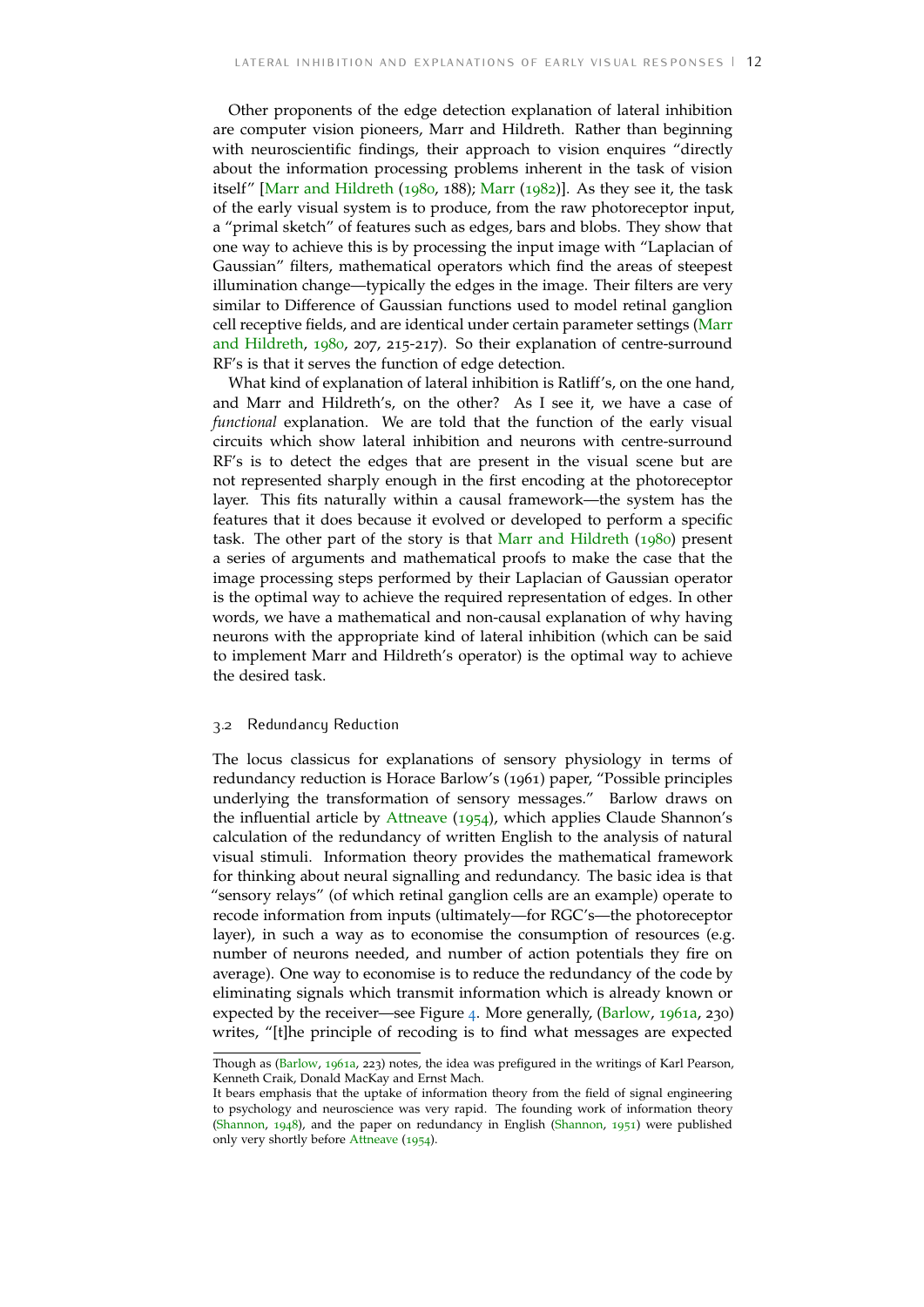<span id="page-12-0"></span>

**Figure 4: Recoding to Reduce Redundancy**. (a) Light Code. Since neural response is proportional to mean pixel brightness, the blank screen will elicit the biggest response. But since the blank screen is frequent, and to be expected by the receiver of the signal, the spikes illicited by the blank screen are redundant. (b) Re-Code. Now the neural response is proportional to the *infrequency* of the stimulus. The blank screen is most frequent, so illicits no response; the cross is most infrequent, so causes the biggest response; and the response caused by the line is intermediate.

on the basis of past experience and then to allot outputs with few impulses to these expected inputs, reserving the outputs with many impulses for the unusual or unexpected inputs."

We can see that the redundancy reducing code in Figure  $_4$  $_4$ (b) is economical or efficient because it uses fewer action potentials to transmit the same amount of information as the first code (a). Since action potential generation is one of the major metabolic costs of the nervous system, it is reasonable to hypothesise that the nervous system, where possible, will operate in such a way as to minimise the number of spikes generate while maintaining the same rate of information transmission. This is how [Barlow](#page-21-3) ([1961](#page-21-3)a, 226) presents the hypothesis:

We may suppose that the [sensory] relay has a range of possible codes relating input to output: the [redundancy reduction] hypothesis says that, for a given class of input message, it will choose the code that requires the smallest average expenditure of impulses in the output. Or putting it briefly, it economizes impulses; but it is important to realize that it can only do this on the average; the commonly occurring inputs are allotted outputs with few impulses, but there may be infrequent inputs that require more impulses in the output than in the input.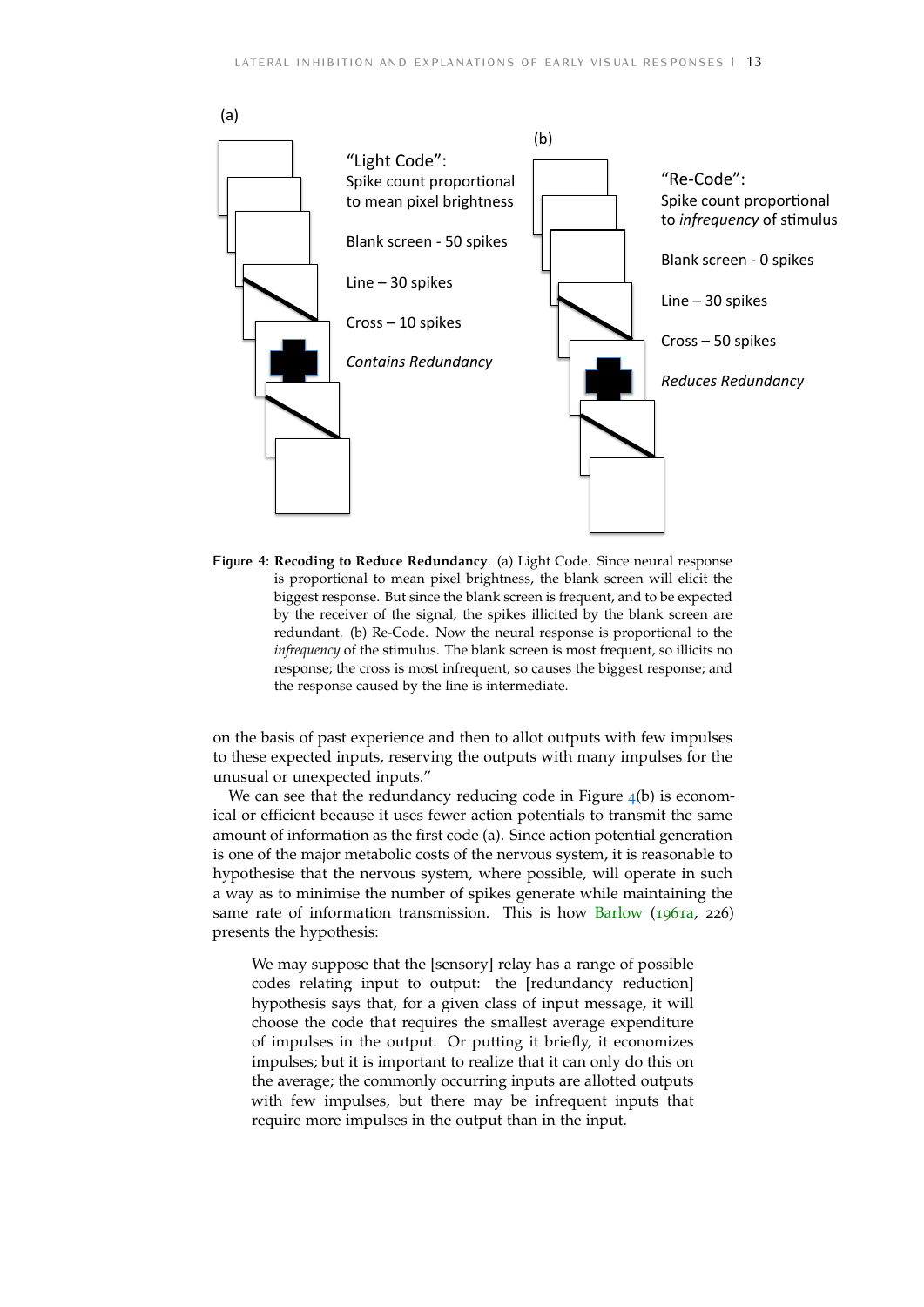Note that this is a lossless code. The idea is not that the early visual system throws out, or makes unavailable, information that is there in the input concerning the most probable stimuli, but that it does not waste resources in signalling them to downstream receivers.

If we have reason to think that a neural system, like the retina, does indeed implement a redundancy reducing code, then we have an explanation for its observed physiological properties, like the receptive field structure of RGC's. Evidence for the implementation of a particular coding strategy can come in the form of physiological data about the system in question, anatomical findings about circuit structure, and a theoretical arguments that the observed neural system can carry out the computation described by the coding scheme.

In a further article within the same volume as the "Possible Principles" paper, Barlow presents his case that the redundancy reducing hypothesis explains lateral inhibition in the retina. In answer to the question, *why is there lateral inhibition?*, [Barlow](#page-21-7) ([1961](#page-21-7)b, 782) states:

The suggested answer is that it enables almost the same amount of information to be transmitted with a smaller expenditure of impulses. It is thus an example of a redundancy-reducing code and confers the advantages that [Attneave](#page-21-8) ([1954](#page-21-8)) and I have argued for.

The rest of the article is taken up with a demonstration that lateral inhibition is an effective means of attaining redundancy reduction. This is via an example of the processing of a photographic image in which the brightness value of any small area has the local mean luminance value subtracted from it, thus modelling the effect of inhibition in the retinal system. Barlow observes of the resulting processed image that it retains almost all of the information of the original (the edges and therefore the items in the scene) while needing a much smaller range of brightness values to convey this information. In other words information is compressed but not lost.

We should now consider what kinds of explanation the redundancy reduction hypothesis provides. It strikes me that there are both causal and non-causal dimensions. As apparent in Barlow's discussion of the different explanatory questions (see Footnote above), the redundancy reduction hypothesis is intended to explain what the evolutionary value of lateral inhibition is. Thus the resulting description of the information processing challenge that the retina faces, and the evolutionary pressure towards efficient coding, is a kind of (non-mechanistic) causal explanation. In a very abstract way, it considers environmental conditions and selective pressures, and proposes that lateral inhibition is a result of these factors. For example, we are told that if there were no statistical regularities (spatial or temporal correlations) in natural visual stimuli (in the evolutionary environment of the animal) then the eye could not utilize a redundancy reduced code and we would not expect to see lateral inhibition[.](#page-13-0) On the other hand, Barlow's hypothesis also relies on the mathematical theory of information.

<span id="page-13-0"></span>This fits the template of interventionist causal explanation. The redundancy reduction hypothesis tells us that statistical regularities in the visual environment make a difference to the coding schemes employed in the eye. One could perform a practically infeasible, but not modally impossible, experiment where one observes the evolution of creatures in an environment in which the only visual stimuli are random noise—i.e. no spatial or temporal correlations between visual inputs. We would not expect to see the development of lateral inhibition in early visual system. In fact, Barlow's theory would probably predict the atrophy of the visual system, since under these conditions there is literally no visual information provided to the animal and so it cannot use this sensory modality to aid survival.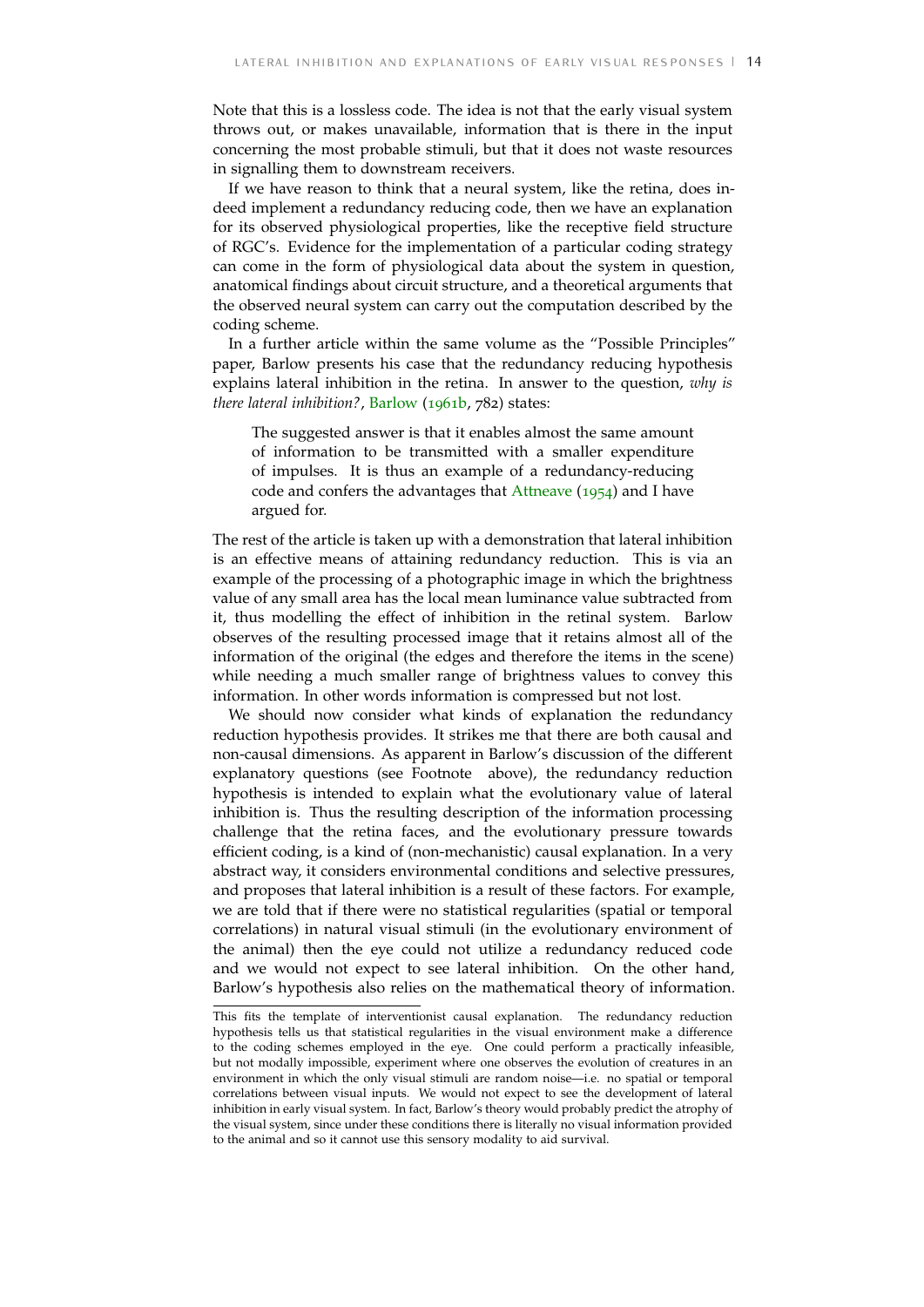The laws of information theory constrain the kinds of coding schemes that are efficient, given the actual environment and needs of the animal. In a non-causal sense, information theory 'makes a difference' to the kind of algorithm that the early visual system can implement. What if the laws of information theory were such that the system could reduce redundancy by making spike count proportional to the *frequency* of stimuli? Then you would not expect to have lateral inhibition because it would be efficient for the system to signal mean luminance. There is no way to intervene on laws of information theory, so this experiment is not even hypothetically possible. Yet Barlow's account gives us information about what would happen under such counter-possible scenarios.

For the purposes of this chapter, it is not of paramount importance whether this is a *good* explanation of retinal responses[.](#page-14-1) One theoretical reason for thinking that redundancy reduction is not the only "design principle" which can explain the mammalian retina and other early visual systems is the fact that redundancy reduction trades off against robustness to noise. This is easy to see if we take the example of a telegraph message being sent via an electric cable which experiences random fluctuations in the current or voltage. This noise will result in an error in the decoding of a proportion of the letters sent by the telegrapher. But because of the redundancy within written English, up to a certain percentage of errors it is still quite easy to reconstruct the intended message. In other words, the code is robust to errors introduced due to noise[.](#page-14-2) Since we know that neurons are noisy, this is bound to put constraints on the coding schemes employed by the nervous system[.](#page-14-3) Our last explanation of lateral inhibition does explicitly take noise into consideration.

#### <span id="page-14-0"></span>3.3 Predictive Coding

Unlike the others discussed so far, Srinivasan, Laughlin and Dubs explicitly compare their explanatory hypothesis about the function of lateral inhibition with the alternative proposals. Their claim is that we should think of lateral inhibition as implementing a *predictive code*[,](#page-14-4) and that this account

<span id="page-14-1"></span>For evidence that the retina does not always follow a redundancy reducing strategy because it fails to decorrelate the responses of neighbouring RGC's, see [Puchalla et al.](#page-23-8) ([2005](#page-23-8)) but also [Doi](#page-22-3) [et al.](#page-22-3) ([2012](#page-22-3)). [Barlow](#page-21-9) ([2001](#page-21-9)) presents an extensive and deep criticism of his 1961 redundancy reduction argument.

<span id="page-14-2"></span>E.g. it is possible to infer that the message corrupted with an error rate of about 0.25, "Tve Uing is Dqad, Lobg Yive bhe Queec", means "The Kind is Dead, Long Live the Queen" because of the redundancy of written English—i.e. "the amount of constraint imposed on a text in the language due to its statistical structure, e.g., in English the high frequency of the letter E, the strong tendency of H to follow T or of U to follow Q" [\(Shannon,](#page-24-9) [1951](#page-24-9), 50). A telegraphic code which removed redundancy would not transmit the letters that can be predicted from our knowledge of the structure of English, such as an 'h' following a 't' in the words 'the' (just as the redundancy reducing code in Figure [4](#page-12-0)(b) does not send a spike when it encounters the most likely stimulus pattern. However, if this streamlined code were to be corrupted by noise it would not be decodable.

<span id="page-14-3"></span>[<sup>\(</sup>Puchalla et al.,](#page-23-8) [2005](#page-23-8), 501) write that, "While there has been a great focus on efficiency as a fundamental design principle for neural codes, robustness is less well understood .... Quantifying our intuitive notion of robustness, . . . , promises to enrich our understanding of design principles in neural networks. Especially interesting will be to explore how redundancy and efficiency trade off as the signal-to-noise ratio of visual stimuli changes."

<span id="page-14-4"></span>There has been much discussion in recent philosophy of mind of the proposal that predictive coding provides a single unified framework for thinking about neural processing and cognitive function. See [Hohwy](#page-22-7) ([2013](#page-22-7)) and [Clark](#page-22-8) ([2016](#page-22-8)). Note that the proposal here is much more modest in that it only extends to one specific circuit, and much more concrete in that it tells us exactly how the predictive code could be implemented by the circuit in question. One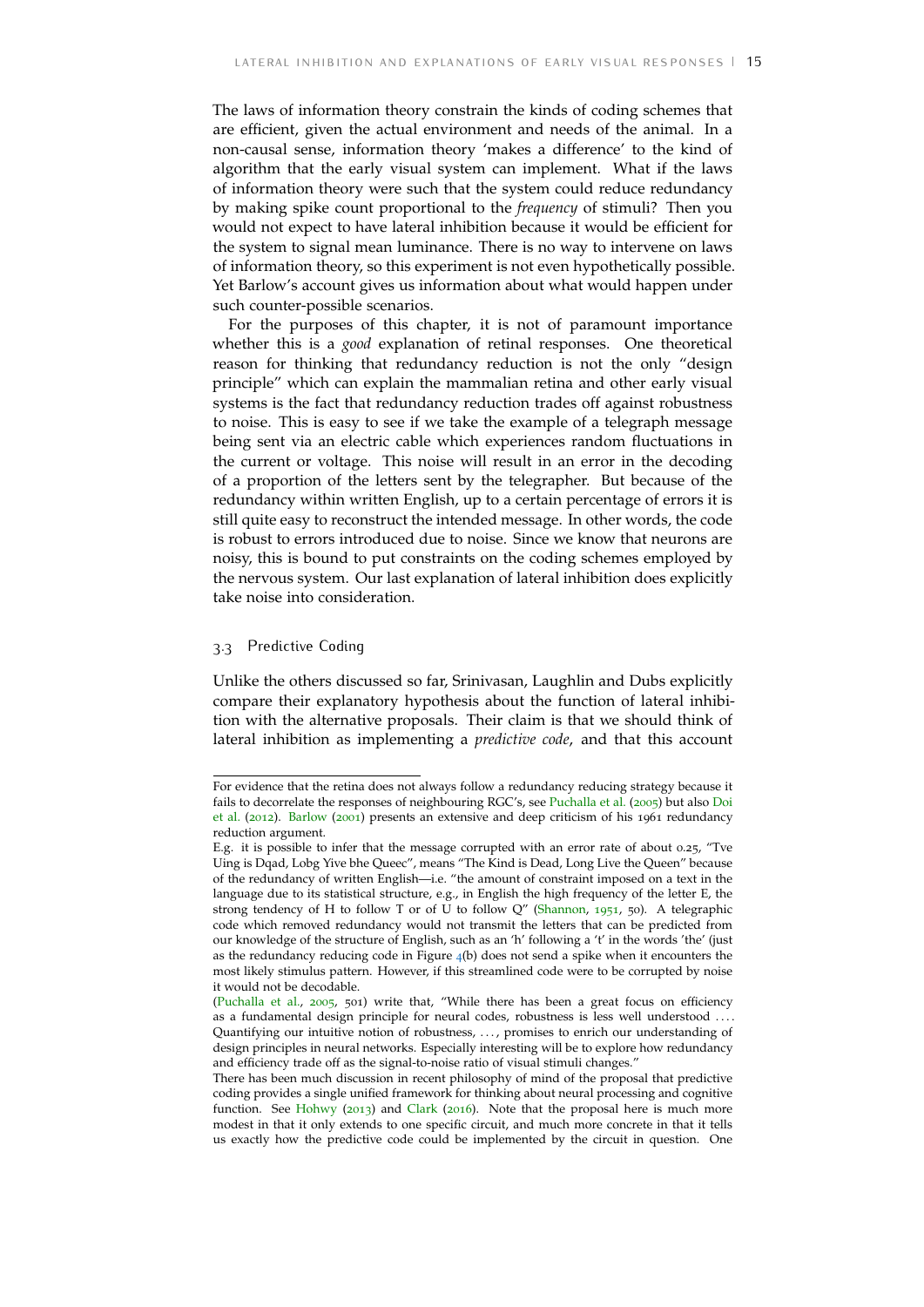subsumes both the edge detection and redundancy reduction proposals[.](#page-15-0) These authors are neuroscientists whose research focuses on the visual system of the fly which, like the horseshoe crab, has a compound eye, and has neurons (large monopolar cells) with circular surround RF's .

The predictive coding hypothesis is stated as follows:

The antagonistic surround [inhibitory area of the RF] takes a weighted mean of the signals in neighbouring receptors to generate a statistical prediction of the signal at the centre. The predicted value is subtracted from the actual centre signal, thus minimizing the range of outputs transmitted by the centre. In this way the entire dynamic range of the interneuron can be devoted to encoding a small range of intensities, thus rendering fine detail detectable against intrinsic noise injected at later stages in processing. This predictive encoding scheme also reduces spatial redundancy, thereby enabling the array of interneurons to transmit a larger number of distinguishable images, taking into account the expected structure of the visual world. [\(Srinivasan et al.,](#page-24-10) [1982](#page-24-10), 427)

The idea is that the surround portion of the neuron's receptive field measures local mean luminance, giving a prediction of what the luminance will be in the centre. If this prediction is accurate, then the luminance value at the centre will be exactly cancelled out by the inhibitory input to the centre, and the cell's firing will not increase. But if the central luminance value diverges from the prediction, then it will overcome the inhibition and a signal will be generated to say that something "surprising" is happening in the centre. Unlike [\(Barlow,](#page-21-3) [1961](#page-21-3)a, 224), they also emphasise that lateral inhibition, understood in their way, has advantages for systems like actual neural ones, which have high intrinsic noise[.](#page-15-1)

[Srinivasan et al.](#page-24-10) ([1982](#page-24-10), 428) point out that the predictive coding idea first came from television engineering, citing papers by [Oliver](#page-23-9) ([1952](#page-23-9)) and [Harrison](#page-22-9) ([1952](#page-22-9)). The predictive coding hypothesis has recently been employed by [Sterling and Laughlin](#page-24-4) ([2015](#page-24-4), 249) in their comparison of early visual processing in mammals and flies. They write that, "predictive coding, an image compression algorithm invented by engineers almost 60 years ago to code TV signals efficiently, is implemented in animals by a basic sensory interaction". Again, the idea is that we formulate an explanation of why the neural circuit has an observed feature by showing that it implements an algorithm known to be efficient—both in biological and artificial systems[.](#page-15-2)

interesting point of comparison is that the recent philosophical literature does not, to my knowledge, discuss efficiency arguments for predictive coding.

<span id="page-15-0"></span>E.g. [Srinivasan et al.](#page-24-10) ([1982](#page-24-10), 451) write: "in common with alternative functions of lateral inhibition, edge detection and predictive coding are in no way exclusive. The more advantages a given filtering or sampling procedure has, the better! The difference is that predictive coding takes into account the qualities of the retinal image in order that it might be encoded within the constraints imposed by neuronal signals. By comparison, edge detection isolates a single characteristic of a scene, that can, through its spatial distribution, provide an adequate and compact description, thought suitable for subsequent processing at higher levels."

<span id="page-15-1"></span><sup>&</sup>quot;Interneurons exhibiting centre-surround antagonism within their receptive fields are commonly found in peripheral visual pathways. We propose that this organization enables the visual system to encode spatial detail in a manner that minimizes the deleterious effects of intrinsic noise, by exploiting the spatial correlation that exists within natural scenes." [\(Srinivasan et al.,](#page-24-10) [1982](#page-24-10), 427)

<span id="page-15-2"></span>Note that [Sterling and Laughlin](#page-24-4) ([2015](#page-24-4)) are not claiming that predictive coding can explain *all* observed features of the retina or fly's "lamina". Their analysis goes into much detail about different anatomical and physiological features at each layer of the retina and lamina, and presents various efficient coding arguments to explain those observations.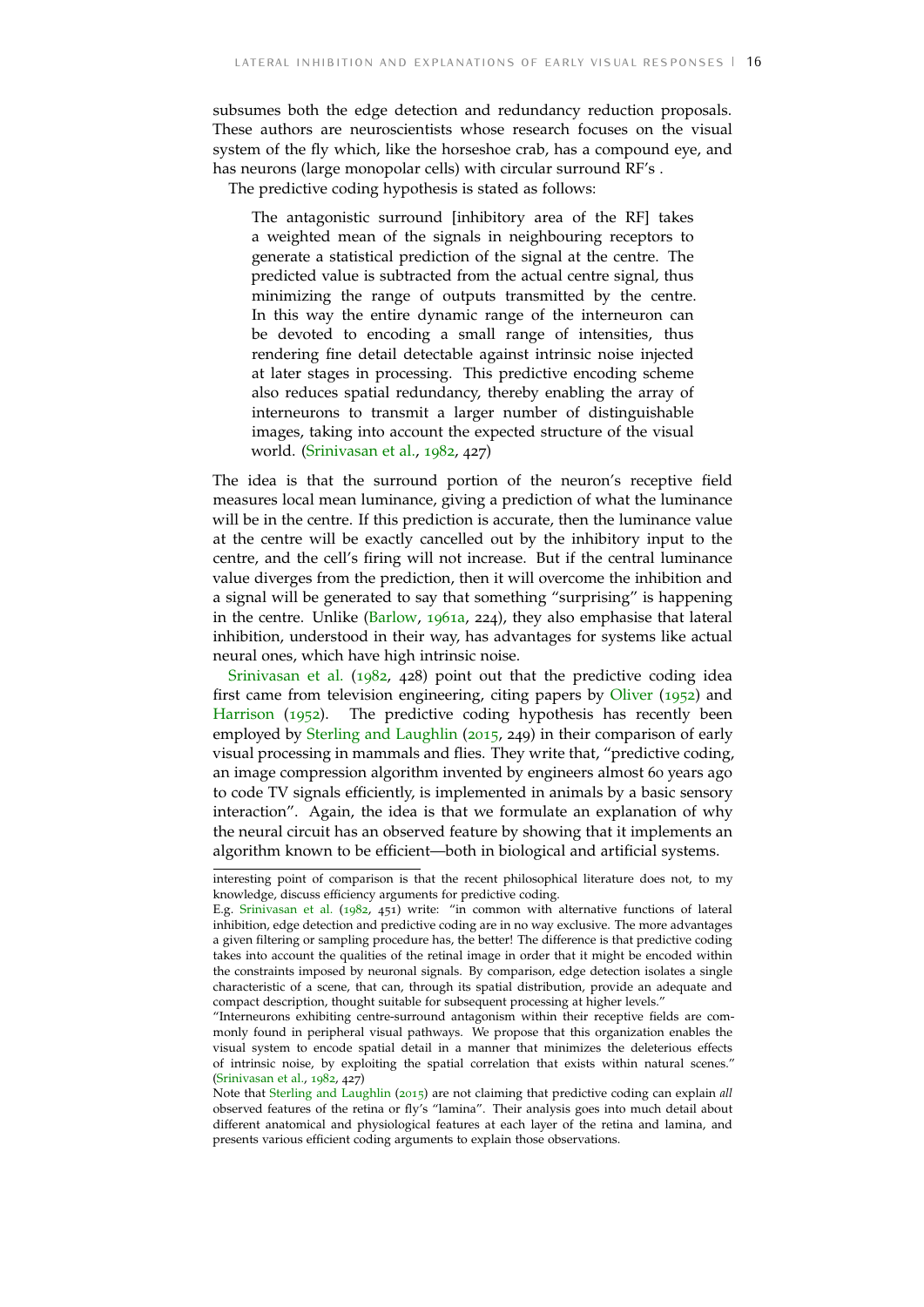As in the previous two examples, there are both causal and non-causal features to this explanation. [Sterling and Laughlin](#page-24-4) ([2015](#page-24-4), 249) place much emphasis on the tight energy budget of the central nervous system. This is a causal explanation of neural design, which tells us that if the energy budget were more ample, or if spikes cost fewer molecules of ATP, then we could expect different circuits. Alongside this reasoning, there is the mathematical argument that predictive coding is an efficient means to transmit visual information. This reasoning explains why a neural circuit for visual signal transmission, with a tight energy budget, would be constrained to implement predictive coding through lateral inhibition.

#### <span id="page-16-0"></span>3.4 Some Observations

Before moving on, I would like to say a few words about what we have learned from this case study. I have sketched a historical narrative of the development of contrasting efficient coding explanations of one neural phenomenon, lateral inhibition, in order to make the case that this approach has been an active area of research, alongside the mechanistic one, since the very beginnings of physiological investigation of the visual system. In other words, as soon as neuroscientists were able to measure the effects of visual stimulation on specific neurons in the early visual system, and plot their receptive fields, they began theorising about the functions of those RF's and discussing abstract coding schemes which could be said to be implemented by the neural circuit. Researchers taking this approach have been very much in the mainstream of visual neuroscience.

The other point I would like to make here is that in each of the cases presented above, ideas about what the visual system was coding, and why, have been inspired quite directly by work outside of neuroscience: information theory and signal engineering, computer vision and television engineering. Do origins of the efficient coding approach in engineering shape the practical applications of its findings? How are the reverse engineering of the brain and the forward engineering of brain-like machines connected?

## <span id="page-16-1"></span>4 putting efficient coding explanations to use

#### <span id="page-16-2"></span>4.1 Scaling Data Mountain

Neuroscience does not suffer from a poverty of data. According to [Hill](#page-22-10) ([2015](#page-22-10), 113), the rate of publication in neuroscience has grown from 30,000 articles per year in 1990 to 100,000 per year in 2013. What's missing is the means for neuroscientists to streamline and consolidate the deluge of results so that it is clear to each subfield what is known and what is not known.

At the beginning of their recently published book on the efficient coding approach to neural systems, [Sterling and Laughlin](#page-24-4) ([2015](#page-24-4)) are clear that they see their work as offering ways to digest the surfeit of data—or to switch to their metaphor, to climb the mountain of data. Their strategy is to articulate a small number of "organizing principles" that afford efficient coding explanation of diverse features of biological information processing in organisms spanning the chain of being, including bacteria,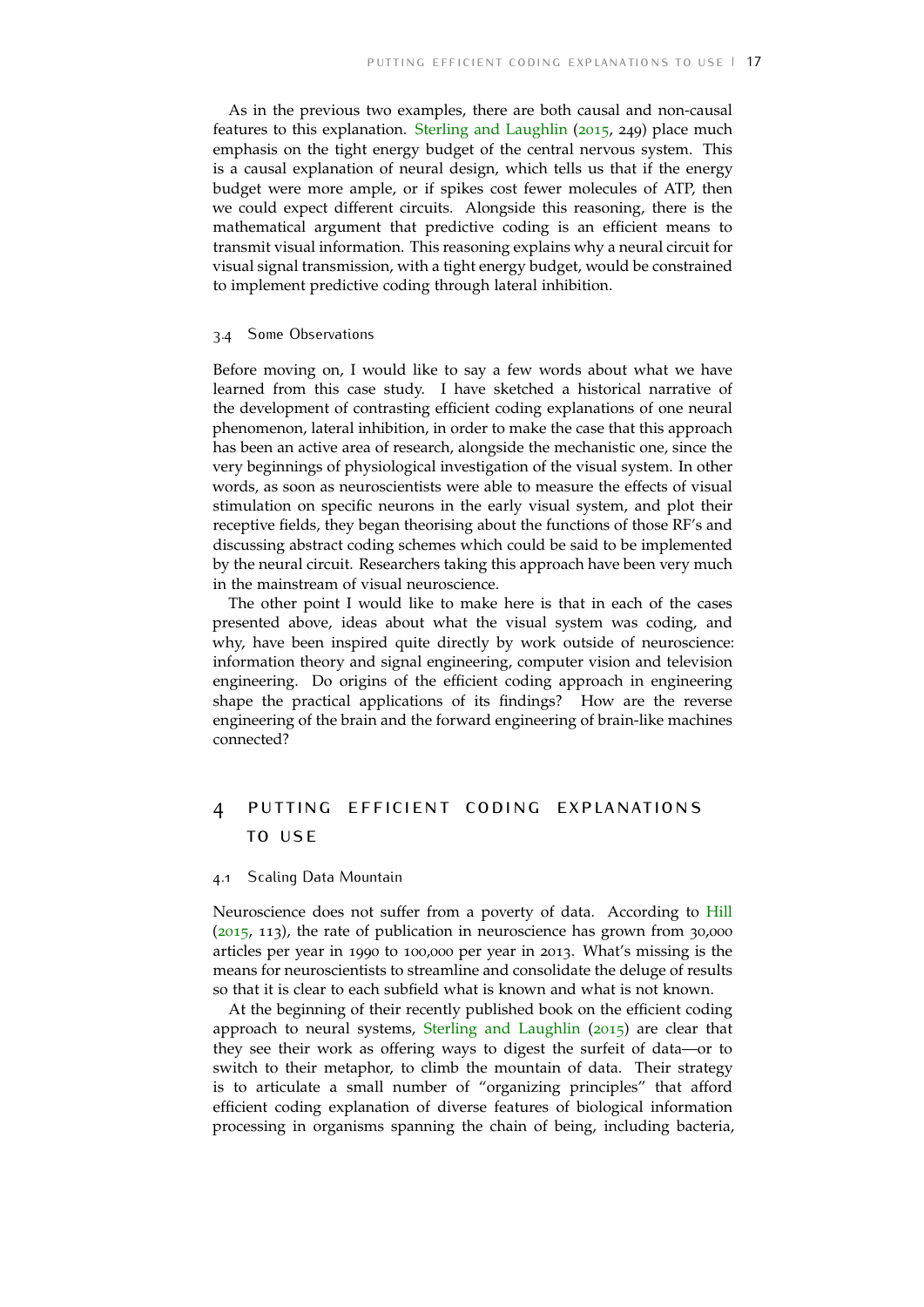flies, and human brains[.](#page-17-0) Many of these "design principles" come directly from engineering and information theory, while others are based on direct measurement of the cost of information processing in biological tissue. The basic idea is that by focussing on the information processing *function* of neural systems, scientists will be better able to discern the really important phenomena against the background of extraneous mechanistic detail[.](#page-17-1)

Interestingly, this motivation for the efficient coding approach was already stated by [\(Barlow,](#page-21-3) [1961](#page-21-3)a, 217).

A wing would be a most mystifying structure if one did not know that birds flew. . . . [W]ithout understanding something of the principles of flight, a more detailed examination of the wing itself would probably be unrewarding. I think that we may be at an analogous point in our understanding of the sensory side of the central nervous system. We have got our first batch of facts from the anatomical, neurophysiological, and psychophysical study of sensation and perception, and now we need ideas about what operations are performed by the various structures we have examined. . . .

It seems to me vitally important to have in mind possible answers to this question when investigating these structures, for if one does not one will get lost in a mass of irrelevant detail and fail to make the crucial observations.

From our study of lateral inhibition we can already see how efficient coding explanations can be used to streamline and consolidate neuroscientific facts. As pointed out above, the eyes of mammals, crustaceans and insects vary quite considerably in their anatomical and physiological details. By focussing on the *what?* and *how?* questions one could get lost in the mechanistic detail of each eye's neural circuit: the layout of the neurons, their dendritic arbor[s](#page-17-2) and activity patterns. In contrast, if one focusses on the question of *why* the neurons of a particular eye form an inhibitory network, and formulates an efficient coding explanation, the mechanistic details recede to the background and the similarities across mechanistically diverse systems become apparent. The key explanandum phenomenon is the kind of information processing that the inhibitory network affords, and since the explanans is an abstract coding scheme we need not worry too much about the details of biological implementation in each case (so long as a proposed implementation is not inconsistent with the known data).

This has echoes of the idea that explanation proceeds by showing that a set of seemingly unrelated phenomena can be unified with the same explanatory model or theory [\(Kitcher,](#page-23-10) [1981](#page-23-10)). In fact, this remark by Hempel on explanation and unification is very much of a piece with Sterling and Laughlin's stated aims:

<span id="page-17-0"></span>They list ten such principles: "compute with chemistry; compute directly with analog primitivies; combine analog and pulsatile processing; sparsify; send only what is needed; send at the lowest acceptable rate; minimize wire; make neural components irreducibly small; complicate; adapt, match, learn, and forget." [\(Sterling and Laughlin,](#page-24-4) [2015](#page-24-4), ii)

<span id="page-17-2"></span><span id="page-17-1"></span>This sentiment is echoed by [\(Marcus and Freeman,](#page-23-11) [2015](#page-23-11), xii), quoted at the start of Section [4](#page-19-0).3. As it happens, one ongoing project in retinal anatomy that has received much attention (and criticism) is Sebastian Seung's crowdsourcing challenge to get the complete wiring diagram (*connectome*) of the mouse retina. Much criticism has focussed on the issue that there is so much difference in the detailed anatomy even amongst individuals of the same species, that a dense reconstruction of the wiring cannot be practically or theoretically informative. But see [Kim et al.](#page-22-11) ([2014](#page-22-11)).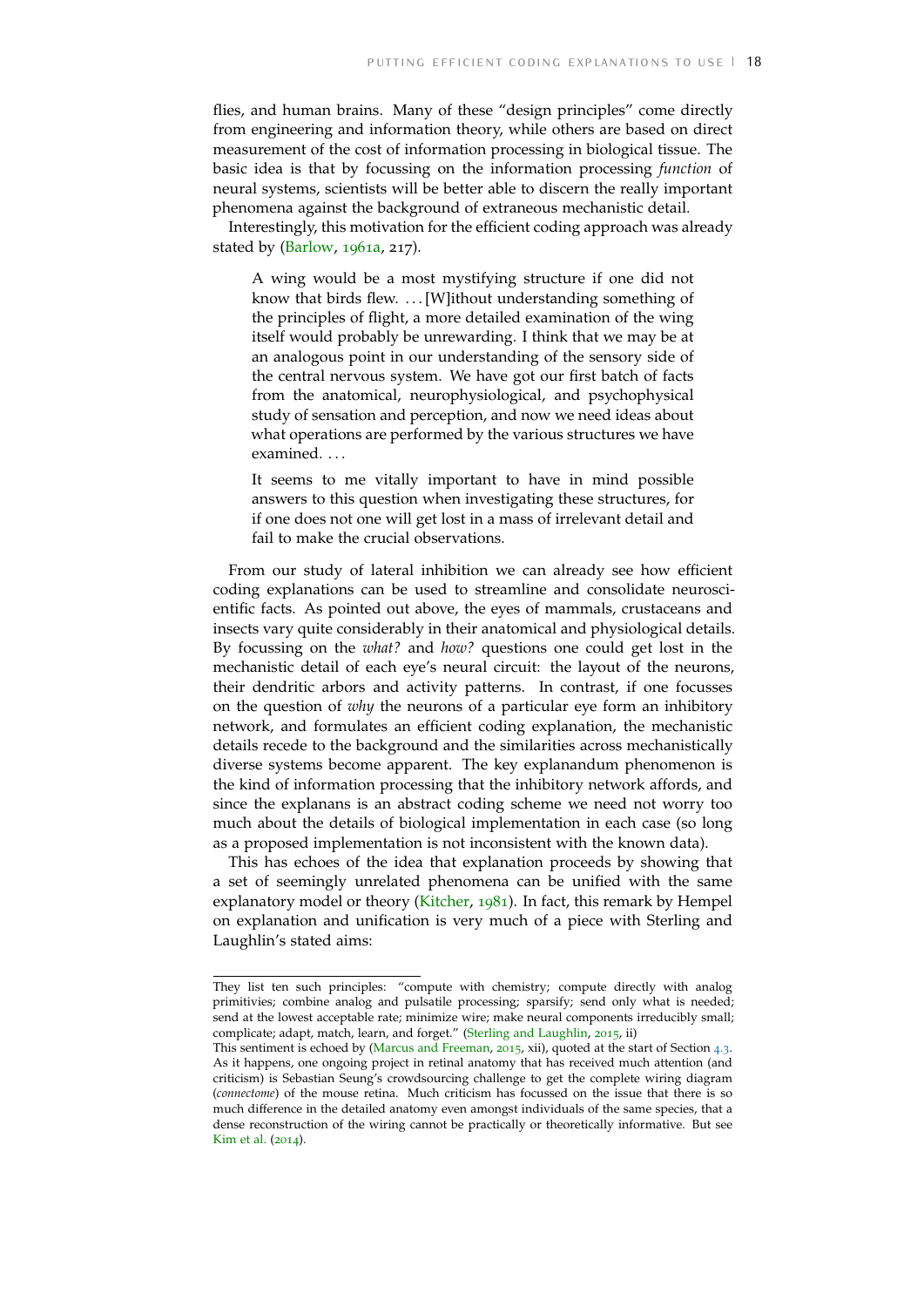What scientific explanation, especially theoretical explanation, aims at is not [an] intuitive and highly subjective kind of understanding, but an objective kind of insight that is achieved by a systematic unification, by exhibiting the phenomena as manifestations of common, underlying structures and processes that conform to specific, testable, basic principles. [Hempel](#page-22-12) ([1966](#page-22-12), 83), quoted by [Kitcher](#page-23-10) ([1981](#page-23-10), 508).

I should note, however, that Sterling and Laughlin's declared inspiration is not twentieth century philosophy of science but the unsurpassed subsumption of disparate data under unifying theory that was afforded by the theory of natural selection [\(Sterling and Laughlin,](#page-24-4) [2015](#page-24-4), xiv). Moreover, the explanatory sufficiency of efficient coding reasoning does not thereby stand and fall with the covering law and unificationist model of explanation. As I have been careful to point out, efficient coding explanations satisfy the requirement of answering w-questions which many critics of covering-law explanation subscribe to.

#### <span id="page-18-0"></span>4.2 Forward Engineering

Sterling and Laughlin's goal is to reverse engineer the brain. They do not discuss ways that the efficient coding approach could be applied beyond basic neuroscience, in neuro-inspired technologies and bio-engineering involving the brain. However, this is an increasingly active field of research and it is interesting to see how efficient coding explanations play a role in it[.](#page-18-1)

More specifically, the concepts of efficient coding explanation—e.g. constraints, trade-offs, efficiency, redundancy and optimisation—come ultimately from engineering. While computational neuroscientists are taking a design stance to neuro/bio systems and doing the reverse engineering, the principles that they formulate or discover (see footnote [\)](#page-17-0) will often apply equally to man-made systems and biological ones. This is necessarily the case when the principle in question is a result derived from information theory or any kind of mathematical or statistical argument. The trade-offs revealed by the mathematical analysis of information transmission can be thought of as design constraints that an information engineer ought to be conscious of, and knowledge of biological "solutions" frequently inspires better design. So even when trade-offs, such as the one between redundancy and robustness, cannot themselves be subject to intervention, knowledge of those trade-offs can has very direct practical application.

One of the motivations for studying the coding schemes which allow the brain to process information with much less power consumption than artificial computers is in order to design computers which are themselves more efficient. Rahul Sarpeshkar, whose hybrid coding argument was discussed above, is himself an electronics engineer with a research focus on low-power biology-inspired computation. For example, his ideas have applications in the design of implantable medical electronics such as sensory-substitution devices [\(Sarpeshkar,](#page-24-11) [2010](#page-24-11)).

In the field of vision science we see the influence running from engineering to neuroscience and back again. We saw in our case study of lateral inhibition, neuroscientists borrowed concepts from signal engineering and

<span id="page-18-1"></span>There is a parallel here with work in *synthetic biology*. See [Knuuttila and Loettgers](#page-23-12) ([2013](#page-23-12)a) and [Knuuttila and Loettgers](#page-23-13) ([2013](#page-23-13)b)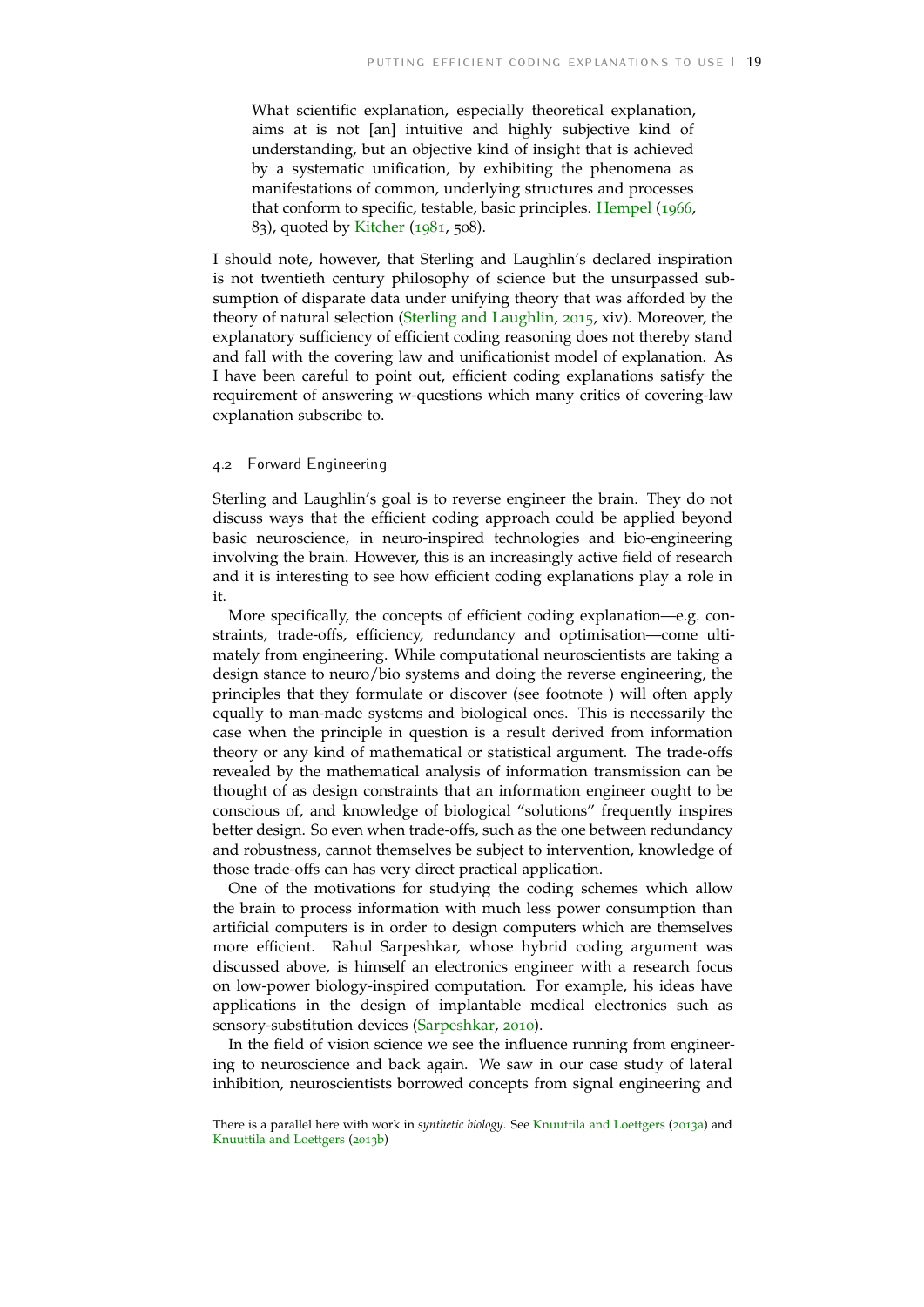information theory in order to explain their observations. From the 1970's onwards there have been concerted efforts to design algorithms which will give computers or robots functioning vision. Though [Marr](#page-23-7) ([1982](#page-23-7)) famously argued that computer vision research was best off proceeding independently of visual neuroscience, bracketing questions about neural implementation, I think we should understand this as a warning against focussing on irrelevant mechanistic issues. For in [Marr and Hildreth](#page-23-6) ([1980](#page-23-6)) much attention is paid to the comparison between their Laplacian of Gaussian filter and empirical findings in psychology and neuroscience about the workings of the early visual system, where these findings are concern the abstract coding schemes employed here rather than detailed anatomy or physiology[.](#page-19-1)

Another example is the use of the Gabor function to model of neurons in primary visual cortex [see [Chirimuuta](#page-22-1) ([2014](#page-22-1), §5.2) and [Chirimuuta](#page-22-2) [\(forthcoming,](#page-22-2) §3)]. The introduction of the function, borrowed from midtwentieth century communications engineering, was justified by [Daugman](#page-22-13)  $(1985)$  $(1985)$  $(1985)$  as the optimal solution to the joint problem of decoding both spatial location and spatial frequency (width of edge) information. John Daugman is himself a computer scientist who has sought to design better image recognition algorithms on the basis of his study of visual cortex.

Furthermore, the engineering approach can also be applied to the manipulation of the brain itself, not just in the building of artificial devices. Neuro-engineering is a fast growing field of activity involving the development of *brain computer interfaces* (BCI's) which read off and decode neural activity in order to control external devices such as computers and robotic limbs, or to channel information directly into the brain. In order for such technologies to be effective, the brain's activity must be understood in abstract enough terms to allow for translation to and from digital computers. That is, the "neural code"—the information conveyed by particular patterns of activity—must be deciphered and manipulated in a way that is independent of the specific biological implementation [\(Chirimuuta,](#page-22-14) [2013](#page-22-14)). This is why abstraction from mechanistic details, and recourse to rarefied mathematical descriptions of signals is particularly useful here. Yet in order to build an effective BCI, a brilliant decoding algorithm is not enough. One also needs an electrode implant in the cortex which has long term stability and does not quickly lead to degeneration of the neural tissue in which it is embedded. Of course this requires precise anatomical knowledge of the cortical layers, knowledge of the biochemical environment, and of neural cell death cascades—in other words, a detailed mechanistic understanding of the brain. In short, this is a field of endeavour in which mechanistic and efficient coding knowledge are both integral to its success.

#### <span id="page-19-0"></span>4.3 Defining Neural Computation

It is uncontroversial, amongst neuroscientists, to say that the brain computes [\(Koch,](#page-23-14) [1998](#page-23-14), 1). And it is by now well established that the brain does not compute in the same way that a general purpose digital computer does, or in the fashion of any known analogue machine. I concur with [Piccinini](#page-23-15) [and Bahar](#page-23-15) ([2013](#page-23-15), 476) that neural computation is sui generis. The tricky

<span id="page-19-1"></span>Note also that computer vision algorithms which employ lateral inhibition—e.g. by using the DoG function—are quite commonly used. See [Klette](#page-23-16) ([2014](#page-23-16), 75-76), [Moini](#page-23-17) ([2000](#page-23-17), 18-19), and [Lyon](#page-23-18) ([2014](#page-23-18)) on the invention of the optical mouse.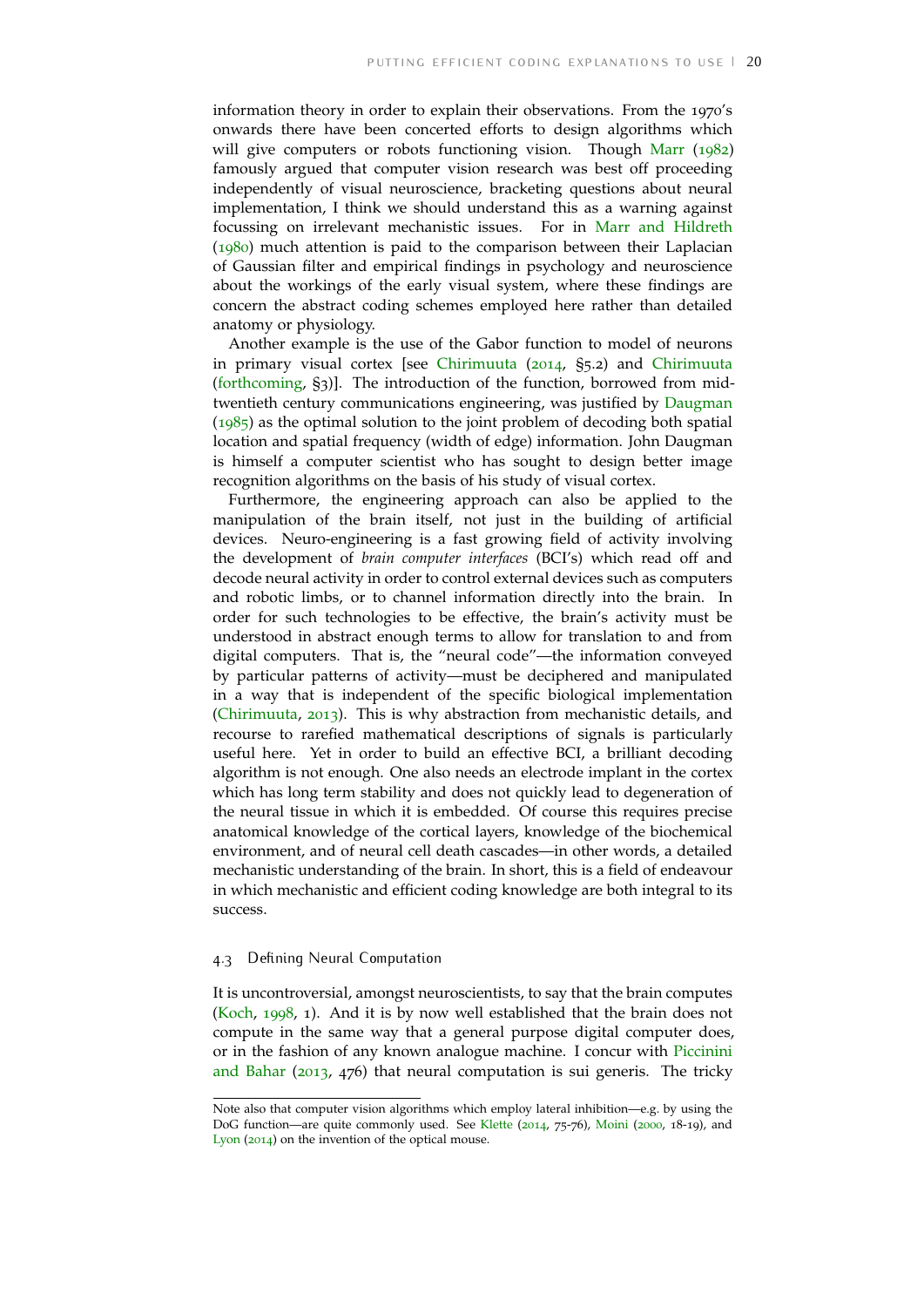thing is then to put some useful definitions in place which will help clarify what is or should be meant by neural computation, and there is not yet a consensus emerging from the discipline of theoretical neuroscience. As [Marcus and Freeman](#page-23-11) ([2015](#page-23-11), xii) write, "we have yet to discover many of the organizing principles that govern all that complexity. We don't know, for example, if the brain uses anything as systematic as, say, the widespread ASCII encoding scheme that computers use for encoding words. And we are shaky on fundamentals like how the brain stores memories and sequences events over time."

[Piccinini and Bahar](#page-23-15) ([2013](#page-23-15), 477-9) assert that computation is a kind of "mechanistic process", and thus that the empirical study of neural mechanisms, and the search for mechanistic explanations of the brain and psychological states, will eventually lead to an understanding of neural computation. I believe that this approach is misguided. As we saw in the case study of lateral inhibition, any restricted focus on the mechanistic details giving rise to inhibitory effects would not be illuminating as to the computational properties of the circuit. For one thing, the search for mechanistic explanations does not draw from the theoretical frameworks in engineering and mathematics which can be used to characterise computational systems[.](#page-20-1) For another, the mechanistic perspective obscures the interesting commonalities amongst biophysically very different systems. It was only by taking the efficient coding perspective, and asking in abstract terms what function the circuit performs and why, that hypotheses could be formed about what coding scheme is implemented in these systems.

In order to make progress towards a definition and theory of neural computation, general coding schemes and unifying principles are far more valuable than a disunified collection of data concerning mechanisms in the brains of different animals. This requires that scientists work with a "level of description" which is abstracted from that of mechanistic implementation [cf. [Marr](#page-23-7) ([1982](#page-23-7)); [Carandini](#page-22-15) ([2012](#page-22-15))], and is assumed in the efficient coding tradition. One idea along these lines which has recently been attracting attention is that of *canonical neural computations* [\(Carandini and Heeger,](#page-22-16) [2012](#page-22-16)). These are computational operations which are frequently used to model small circuits and are found to reoccur in different species and brain regions. The DoG model of lateral inhibition would be an example, and they are commonly invoked in efficient coding explanations [\(Chirimuuta,](#page-22-1) [2014](#page-22-1)). Carandini and Heeger's proposal is to identify a handful of such computations which might be thought of as the building blocks for more complex neural computations. If the project is successful, the result will be a clearly articulated theory of neural computation.

### <span id="page-20-0"></span>5 conclusion

In this paper I have charted the development of efficient coding explanations of a well known neural phenomenon, and discussed practical applications of these and other models and explanations. I have been somewhat diffident about the causal/non-causal distinction because in practice these aspects of efficient coding explanation are integrated and complementary to one another. What is more significant is the difference between efficient coding and mechanistic explanation, since each approach reveals and obscures

<span id="page-20-1"></span>But see [Koch](#page-23-14) ([1998](#page-23-14)) for a hybrid computatational-mechanistic approach.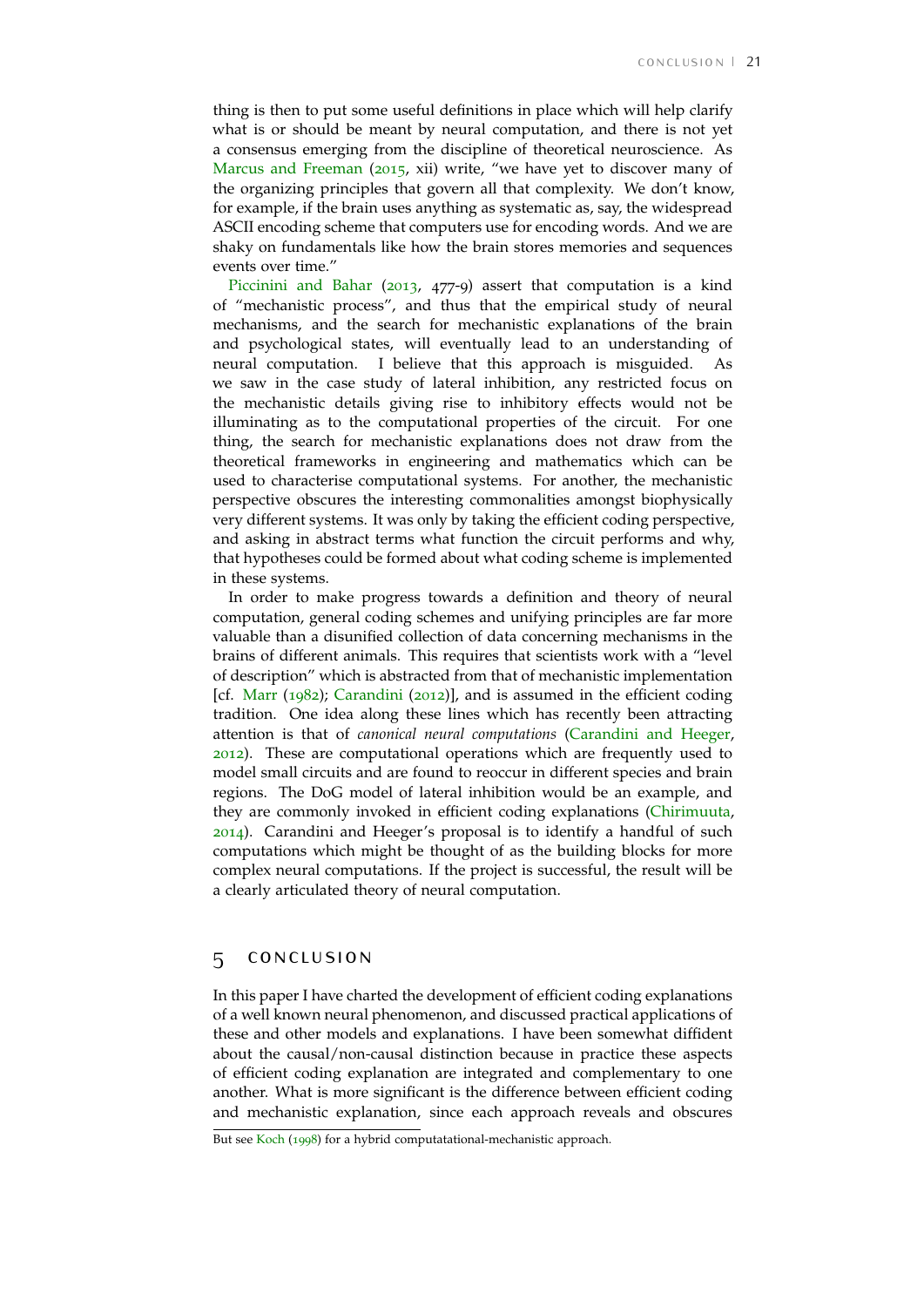different aspects of a neural system. For example, efficient coding models tend to mask the bio-chemical intricacy of the brain's 'circuits', treating them more like arrays of electronic switches. As a result, such models do not play a role in the development of pharmaceuticals to alleviate organic diseases affecting brain cells; they do make a difference, however, in the design of prosthetic systems which aim to replace lost neural tissue. More generally, they have an important place in tasks where 'big picture' ideas about the system's function are needed.

Throughout this paper I have emphasised the extent to which the efficient coding framework draws from the theories and concepts of communication engineering. I would like to finish with the caveat that this analogical approach to understanding the brain brings with it its own limitations. Both neuroscientists and philosophers of neuroscience should be aware of the ways in which the analogy between the brain and a man-made computer or signalling system can break down. As [\(Barlow,](#page-21-9) [2001](#page-21-9), 244) puts it, "[i]n neuroscience one must be cautious about using Shannon's formulation of the role of statistical regularities, because the brain uses information in different ways from those common in communication engineering." The challenge is to find out exactly *how* the brain uses information, and what "information" is in the context neuroscience rather than engineering. The efficient coding approach is just a starting point.

#### **REFERENCES**

- <span id="page-21-4"></span>Andersen, H. (forthcoming). Complements, not competitors: causal and mathematical explanations. *British Journal for the Philosophy of Science*.
- <span id="page-21-8"></span>Attneave, F. (1954). Some informational aspects of visual perception. *Psych. Rev. 61*, 183–193.
- <span id="page-21-2"></span>Attwell, D. and S. B. Laughlin (2001). An energy budget for signalling in the grey matter of the brain. *Journal of Cerebral Blood Flow and Metabolism 21*, 1133–1145.
- <span id="page-21-9"></span>Barlow, H. (2001). Redundancy reduction revisited. *Network 12*, 241–253.
- <span id="page-21-3"></span>Barlow, H. B. (1961a). Possible principles underlying the transformation of sensory messages. In W. A. Rosenblith (Ed.), *Sensory Communication*, pp. 217–234. Cambridge, MA: MIT Press.
- <span id="page-21-7"></span>Barlow, H. B. (1961b). Three points about lateral inhibition. In W. A. Rosenblith (Ed.), *Sensory Communication*, pp. 782–786. Cambridge, MA: MIT Press.
- <span id="page-21-6"></span>Baron, S., M. Colyvan, and D. Ripley (forthcoming). How mathematics can make a difference. *Philosopher's Imprint*.
- <span id="page-21-5"></span>Bechtel, W. and R. Richardson (2010). *Discovering Complexity*. Cambridge, MA: MIT Press.
- <span id="page-21-0"></span>Bokulich, A. (2008). Can classical structures explain quantum phenomena? *British Journal for the Philosophy of Science 59*, 217–35.
- <span id="page-21-1"></span>Bokulich, A. (2011). How scientific models can explain. *Synthese 180*, 33–45.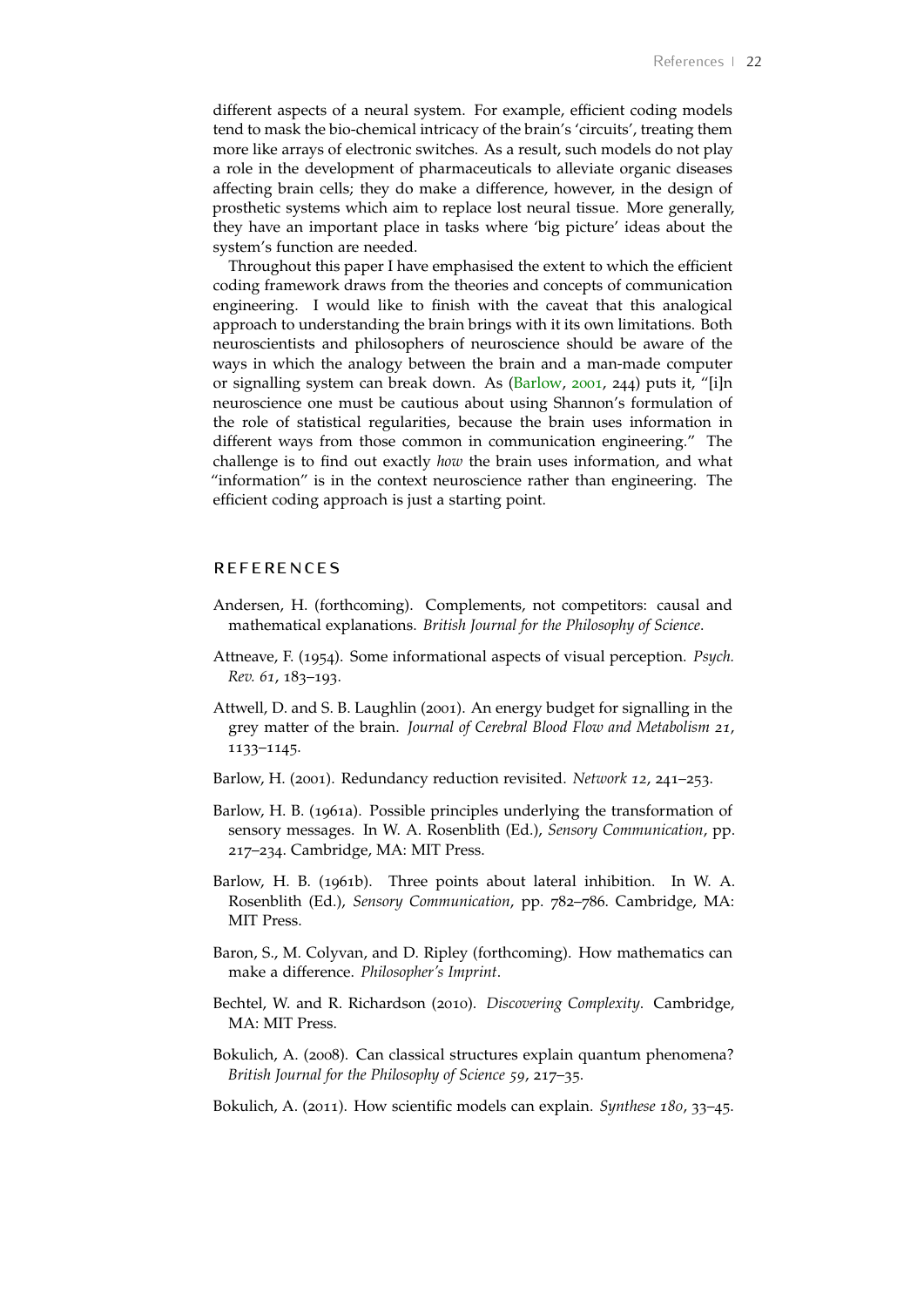- <span id="page-22-15"></span>Carandini, M. (2012). From circuits to behavior: a bridge too far? *Nature 15*(4), 507–509.
- <span id="page-22-16"></span>Carandini, M. and D. J. Heeger (2012). Normalization as a canonical neural computation. *Nature Reviews Neuroscience 13*, 51–62.
- <span id="page-22-14"></span>Chirimuuta, M. (2013). Extending, changing, and explaining the brain. *Biology Philosophy 28*(4), 613–638.
- <span id="page-22-1"></span>Chirimuuta, M. (2014). Minimal models and canonical neural computations: the distinctness of computational explanation in neuroscience. *Synthese 191*, 127–153.
- <span id="page-22-2"></span>Chirimuuta, M. (forthcoming). Explanation in neuroscience: Causal and non-causal. *British Journal for Philosophy of Science*.
- <span id="page-22-8"></span>Clark, A. (2016). *Surfing Uncertainty*. Oxford: Oxford University Press.
- <span id="page-22-13"></span>Daugman, J. G. (1985). Uncertainty relation for resolution in space, spatial frequency, and orientation optimized by two-dimensional visual cortical filters. *J. Opt. Soc. Am. A 2*(7), 1160–1169.
- <span id="page-22-3"></span>Doi, E., J. L. Gauthier, G. D. Field, J. Shlens, A. Sher, M. Greschner, T. A. Machado, L. H. Jepson, K. Mathieson, D. E. Gunning, A. M. Litke, L. Paninski, E. J. Chichilnisky, and E. P. Simoncelli (2012). Efficient coding of spatial information in the primate retina. *The Journal of Neuroscience 32*(46), 16256 –16264.
- <span id="page-22-5"></span>Hales, T. C. (2001). The honeycomb conjecture. *Discrete Comput Geom 25*,  $1 - 22$ .
- <span id="page-22-9"></span>Harrison, C. W. (1952). Expriments with linear prediction in television. *Bell Syst. tech. J. 31*, 764–783.
- <span id="page-22-12"></span>Hempel, C. G. (1966). *Philosophy of Natural Science*. Englewood Cliffs: Prentice-Hall.
- <span id="page-22-10"></span>Hill, S. (2015). Whole brain simulation. In G. Marcus and J. Freeman (Eds.), *The future of the brain*, pp. 111–124. Princeton, NJ: Princeton University Press.
- <span id="page-22-7"></span>Hohwy, J. (2013). *The Predictive Mind*. Oxford: Oxford University Press.
- <span id="page-22-4"></span>Husbands, P. and O. Holland (2008). The ratio club: A hub of british cybernetics. In P. Husbands, O. Holland, and M. Wheeler (Eds.), *The Mechanical Mind in History*, pp. 91–148. MIT Press.
- <span id="page-22-6"></span>Kaplan, D. M. (2011). Explanation and description in computational neuroscience. *Synthese 183*, 339–373.
- <span id="page-22-0"></span>Kaplan, D. M. and C. F. Craver (2011). The explanatory force of dynamical and mathematical models in neuroscience: A mechanistic perspective. *Philosophy of Science 78*, 601–627.
- <span id="page-22-11"></span>Kim, J. S., M. J. Greene, A. Zlateski, K. Lee, M. Richardson, S. C. Turaga, M. Purcaro, M. Balkam, A. Robinson, B. F. Behabadi, M. Campos, W. Denk, H. S. Seung, and the EyeWirers (2014). Space–time wiring specificity supports direction selectivity in the retina. *Nature 509*, 331– 336.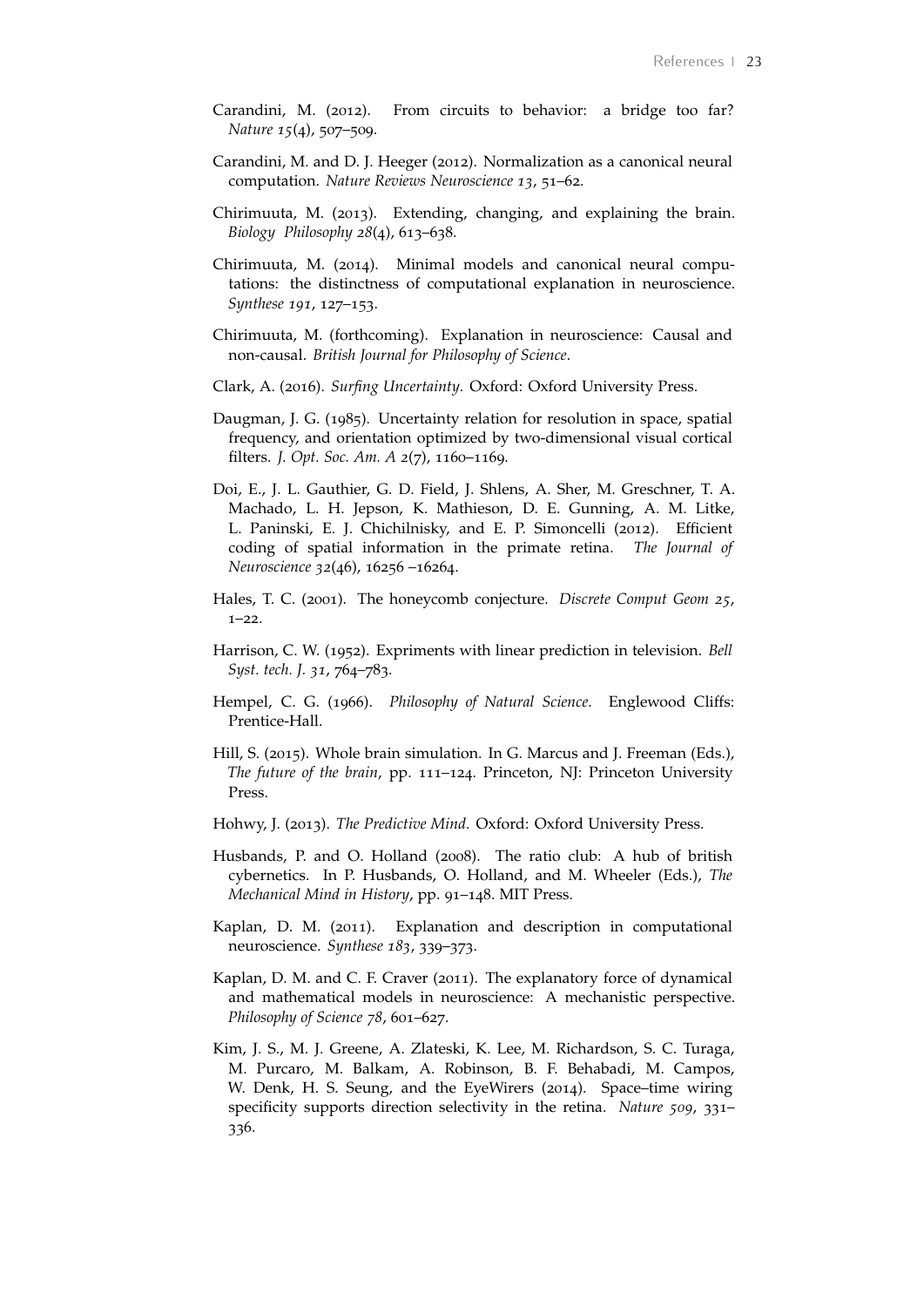- <span id="page-23-10"></span>Kitcher, P. (1981). Explanatory unification. *Philosophy of Science 48*(4), 507– 531.
- <span id="page-23-16"></span>Klette, R. (2014). *Concise Computer Vision*. London: Springer.
- <span id="page-23-12"></span>Knuuttila, T. and A. Loettgers (2013a). Basic science through engineering? synthetic modeling and the idea of biology-inspired engineering. *Studies in History and Philosophy of Science, Part C 48*, 158–169.
- <span id="page-23-13"></span>Knuuttila, T. and A. Loettgers (2013b). Synthetic modeling and mechanistic account: Material recombination and beyond. *Philosophy of Science 80*(5), 874–885.
- <span id="page-23-14"></span>Koch, C. (1998). *Biophysics of Computation: Information Processing in Single Neurons*. New York: Oxford University Press.
- <span id="page-23-1"></span>Lange, M. (2013). What makes a scientific explanation distinctively mathematical? *British Journal for the Philosophy of Science 64*, 485–511.
- <span id="page-23-18"></span>Lyon, R. F. (2014). The optical mouse: Early biomimetic embedded vision. In B. Kisaˇcanin and M. Gelautz (Eds.), *Advances in Embedded Computer Vision*. Heidelberg: Springer.
- <span id="page-23-5"></span>Mach, E. (1868). über die physiologische wirkung räumlich vertheilter lichtreize (vierte abhandlung). *Sitzungsberichte der mathematisch-naturwissenschaftlichen Classe der Kaiserlichen Akademie der Wissenschaften 57*(2), 11–19.
- <span id="page-23-0"></span>Machamer, P., L. Darden, and C. F. Craver (2000). Thinking about mechanisms. *Philosophy of Science 67*, 1–25.
- <span id="page-23-11"></span>Marcus, G. and J. Freeman (2015). Preface. In *The Future of the Brain*, pp. xi–xiii. Princeton, NJ: Princeton University Press.
- <span id="page-23-7"></span>Marr, D. (1982). *Vision: A computational investigation into the human representation and processing of visual information*. San Francisco: W.H.Freeman Co. Ltd.
- <span id="page-23-6"></span>Marr, D. and E. Hildreth (1980). Theory of edge detection. *Proc. R. So. Lond. B 207*, 187–218.
- <span id="page-23-2"></span>Mayr, E. (1961). Cause and effect in biology. *Science 134*, 1501–1506.
- <span id="page-23-17"></span>Moini, A. (2000). *Vision Chips*. Dordrecht: Kluwer.
- <span id="page-23-9"></span>Oliver, B. M. (1952). Efficient coding. *Bell Syst. tech. J. 31*(724-750).
- <span id="page-23-15"></span>Piccinini, G. and S. Bahar (2013). Neural computation and the computational theory of cognition. *Cognitive Science 34*, 453–488.
- <span id="page-23-8"></span>Puchalla, J., E. Schneidman, R. Harris, and M. J. Berry (2005). Redundancy in the population code of the retina. *Neuron 46*, 493–504.
- <span id="page-23-4"></span>Ratliff, F. (1961). Inhibitory interaction and the detection and enhancement of contours. In W. A. Rosenblith (Ed.), *Sensory Communication*, pp. 183–203. Cambridge, MA: MIT Press.
- <span id="page-23-3"></span>Ratliff, F. (1965). *Mach Bands: Quantitative studies on neural networks in the retina*. San Francisco: Holden Day-Inc.